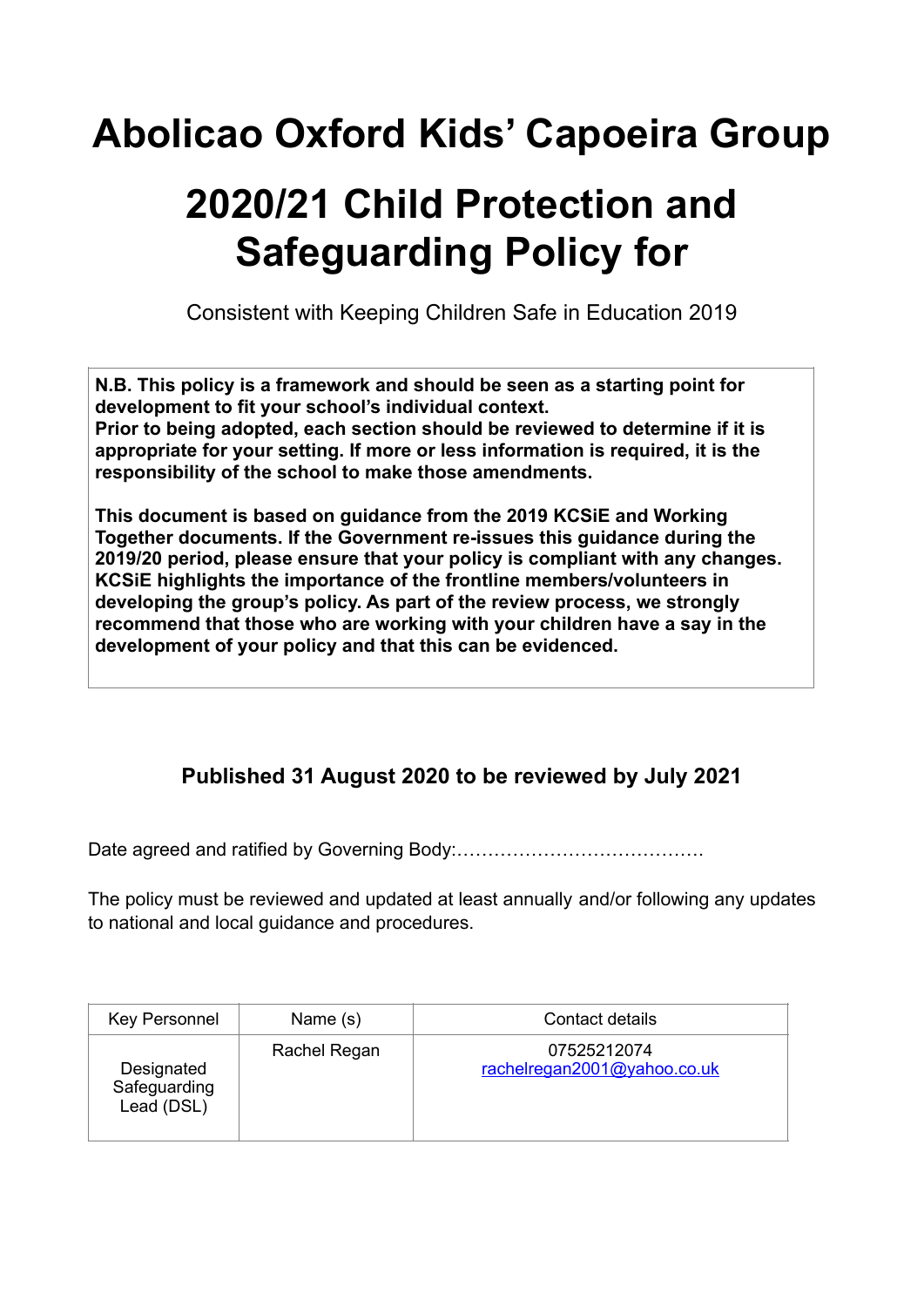| Education<br>Safeguarding<br>Advisory Team /<br><b>Local Authority</b><br>Designated<br><b>Officers</b><br>(LADOs) | <b>Alison Beasley</b><br>Donna Crozier<br>Sandra Barratt<br><b>Charlotte Allen</b> | 01865 810603<br>Lado.safeguardingchildren@oxfordshire.gov.uk |
|--------------------------------------------------------------------------------------------------------------------|------------------------------------------------------------------------------------|--------------------------------------------------------------|
| Locality<br>Community<br><b>Support Service</b><br>(LCSS) worker                                                   |                                                                                    |                                                              |
| Multi Agency<br>Safeguarding hub<br>(MASH)                                                                         | Katrina Johnson                                                                    | 0345 050 7666                                                |
| Out of hours<br><b>Emergency Duty</b><br>Team (EDT)                                                                |                                                                                    | 08450 507666                                                 |
| Police                                                                                                             |                                                                                    | 101 or in<br>emergencies 999                                 |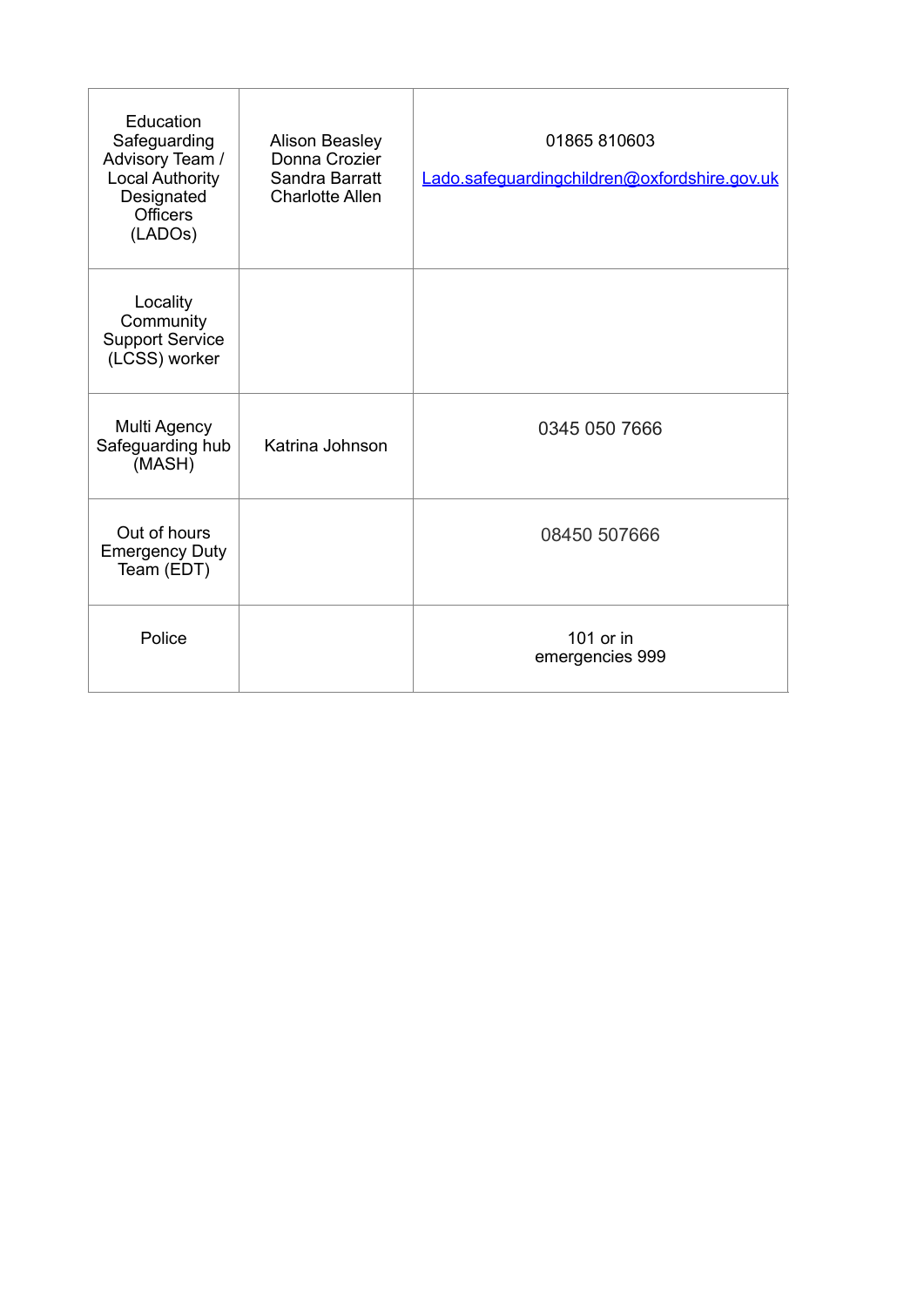ABOLICAO OXFORD KIDS' CAPOEIRA GROUP recognises its responsibility for safeguarding and child protection.

#### **1. Introduction**

This policy has been developed in accordance with the principles established by the Children Act 1989; and in line with the following:

- "Keeping Children Safe in Education" 2019"
- "Working Together to Safeguard Children 2019"
- Oxfordshire Safeguarding Children Board guidelines

At ABOLICAO OXFORD KIDS' CAPOEIRA GROUP our members/volunteers take seriously its responsibility under Section 11 of the Children Act and duties under "Working Together to Safeguard Children 2018" to safeguard and promote the welfare of children; to work together with other agencies to ensure adequate arrangements exist within our setting to identify and support those children who are suffering harm or are likely to suffer harm.

We recognise that all our members have a full and active part to play in protecting our pupils from harm, and that the child's welfare is our paramount concern.

Our group should provide a safe, caring, positive and stimulating environment that promotes the social, physical and moral development of the individual child free from discrimination or bullying where children can learn and develop happily.

This policy applies to all our members & volunteers working within our group.

This policy has been written in line with Keeping Children Safe in Education 2019

This policy should be read alongside KCSIE 2019.

All members will sign to confirm they have read and understood this policy.

## **2. Policy Statement**

We recognise our moral and statutory responsibility to safeguard and promote the welfare of all children.

We make every effort to provide a safe and welcoming environment underpinned by a culture of openness where both children and adults feel secure, able to talk and believe that they are being listened to. We maintain an attitude of 'it could happen here' where safeguarding is concerned.

The purpose of this policy is to provide members and volunteers with the framework they need to keep children safe and secure in our school and to inform parents and guardians how we will safeguard their children whilst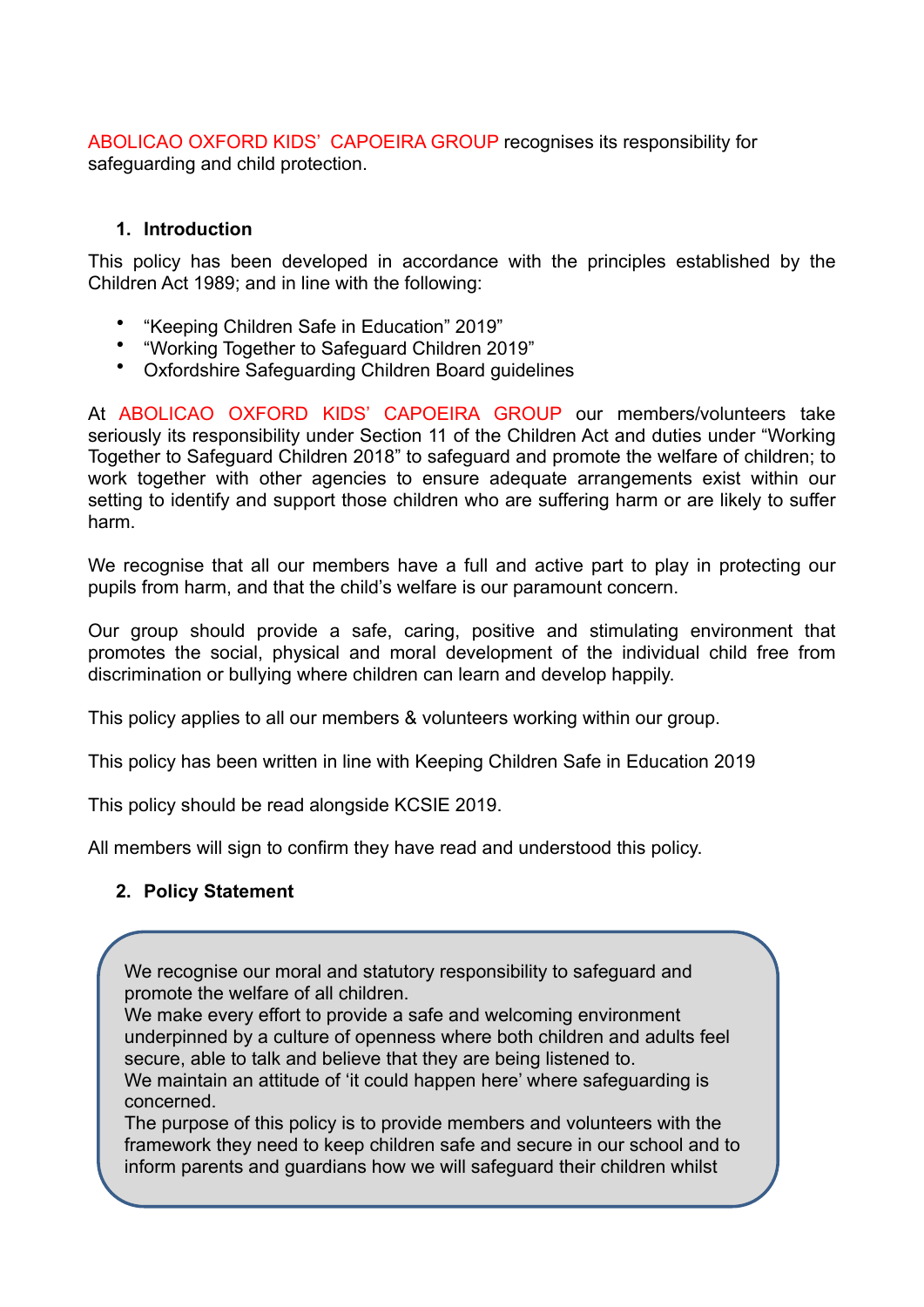#### **3. Definitions**

*Safeguarding and promoting the welfare of children* is defined for the purposes of this guidance as:

- protecting children from maltreatment;
- preventing impairment of children's health or development;
- ensuring that children grow up in circumstances consistent with the provision of safe and effective care; and
- taking action to enable all children to have the best outcomes.

*Child protection* is an aspect of safeguarding but is focused on how we respond to children who have been significantly harmed or are at risk of significant harm.

The term *members* applies to all those working for or on behalf of the group, in any capacity. This also includes parents.

*Child* refers to all young people who have not yet reached their 18<sup>th</sup> birthday. On the whole, this will apply to all students in our group; however, the policy will extend to visiting children and students from other establishments.

**Parent** refers to birth parents and other adults in a parenting role for example, adoptive parents, step parents, guardians and foster carers.

*Abuse* could mean neglect, physical, emotional or sexual abuse or any combination of these. Parents, carers and other people can harm children either by direct acts and / or failure to provide proper care. Explanations of these are given within the procedure document.

**DSL** refers to Designated Safeguarding Lead.

**DDSL** refers to Deputy Designated Safeguarding Lead.

**OSCB** refers to Oxfordshire Children Safeguarding Board.

**LCSS** refers to Locality Community Support Service.

**MASH** refers to Multi Agency Safeguarding Hub.

**DO** refers to the Designated Officer, also referred to as Local Authority Designated Officer (LADO)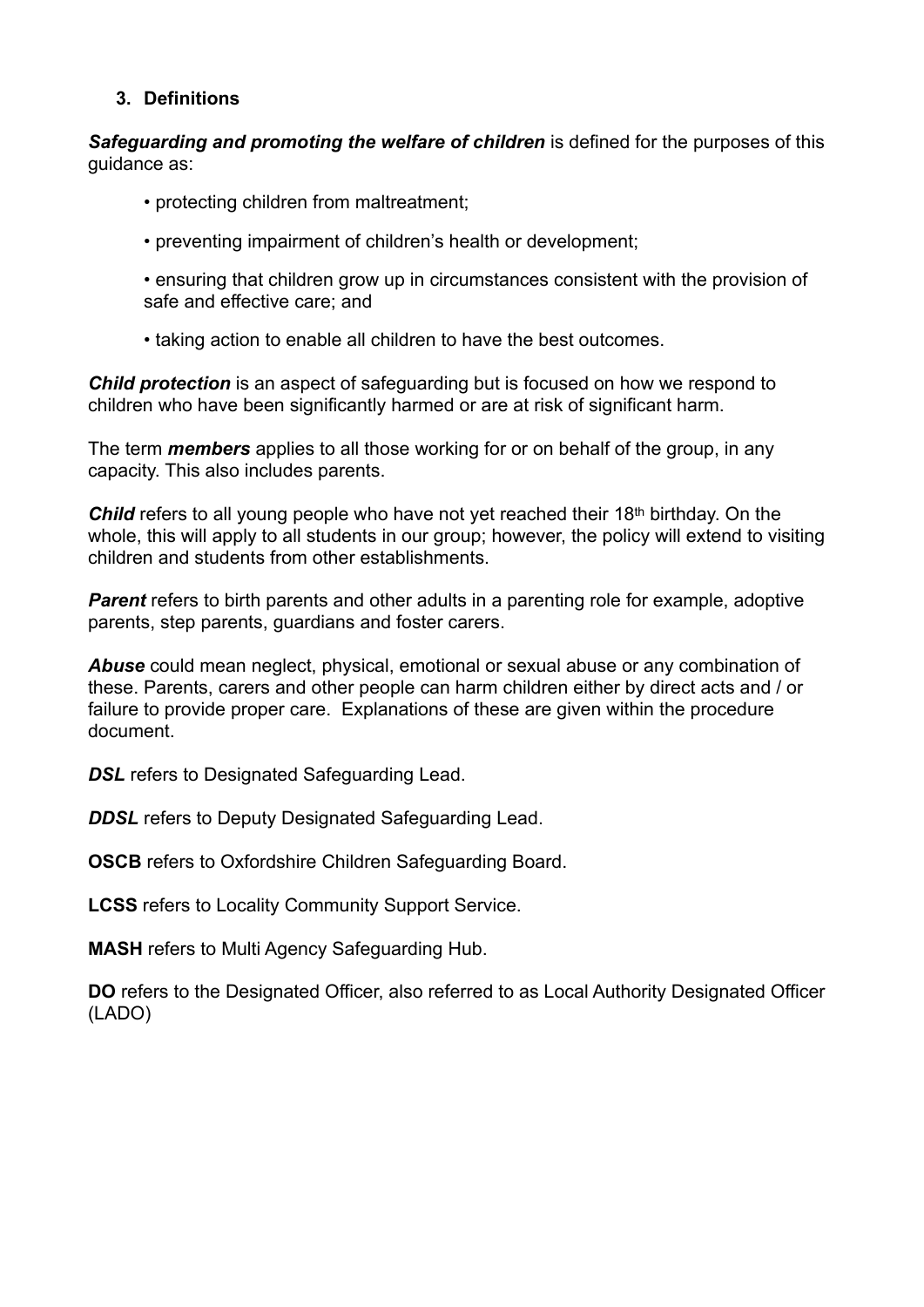#### **4. The aims of these procedures are:**

- To provide members/volunteers with the framework to promote and safeguard the wellbeing of children and in so doing ensure they meet their statutory responsibilities.
- To ensure consistent good practice across the group.
- To demonstrate our commitment to protecting children.

#### **5. Principles and Values**

Children have a right to feel secure and cannot learn effectively unless they do so.

All children have a right to be protected from harm.

All members of the group/volunteers have a key role in prevention of harm and an equal responsibility to act on any suspicion or disclosure that may indicate a child is at risk of harm, either in the group/school or in the community, taking into account *contextual safeguarding*, (Annex 6) in accordance with the guidance.

We acknowledge that working in partnership with other agencies protects children and reduces risk and so we will engage in partnership working throughout the child protection process to safeguard children.

Whilst the group will work openly with parents as far as possible, it reserves the right to contact Children's Social Care or the police, without notifying parents if this is believed to be in the child's best interests.

We will always act in the best interests of the child and ensure that our decisions around safeguarding take a child-centred and coordinated approach.

#### **6. Leadership and Management**

We recognise that anxiety around child protection can compromise good practice and so have established clear lines of accountability, training and advice to support the process and individual members.

In this group, any individual can contact the Designated Safeguarding Lead (DSL) if they have concerns about a young person.

Our group members take responsibility for safeguarding, ensuring the DSL and the DSL team are fulfilling their role.

## **7. Record Keeping**

• Members will record any welfare concerns that they have about a pupil on the **record of concern form/ electronic recording system/email** and pass them without delay to the DSL. Records will be completed as soon as possible after the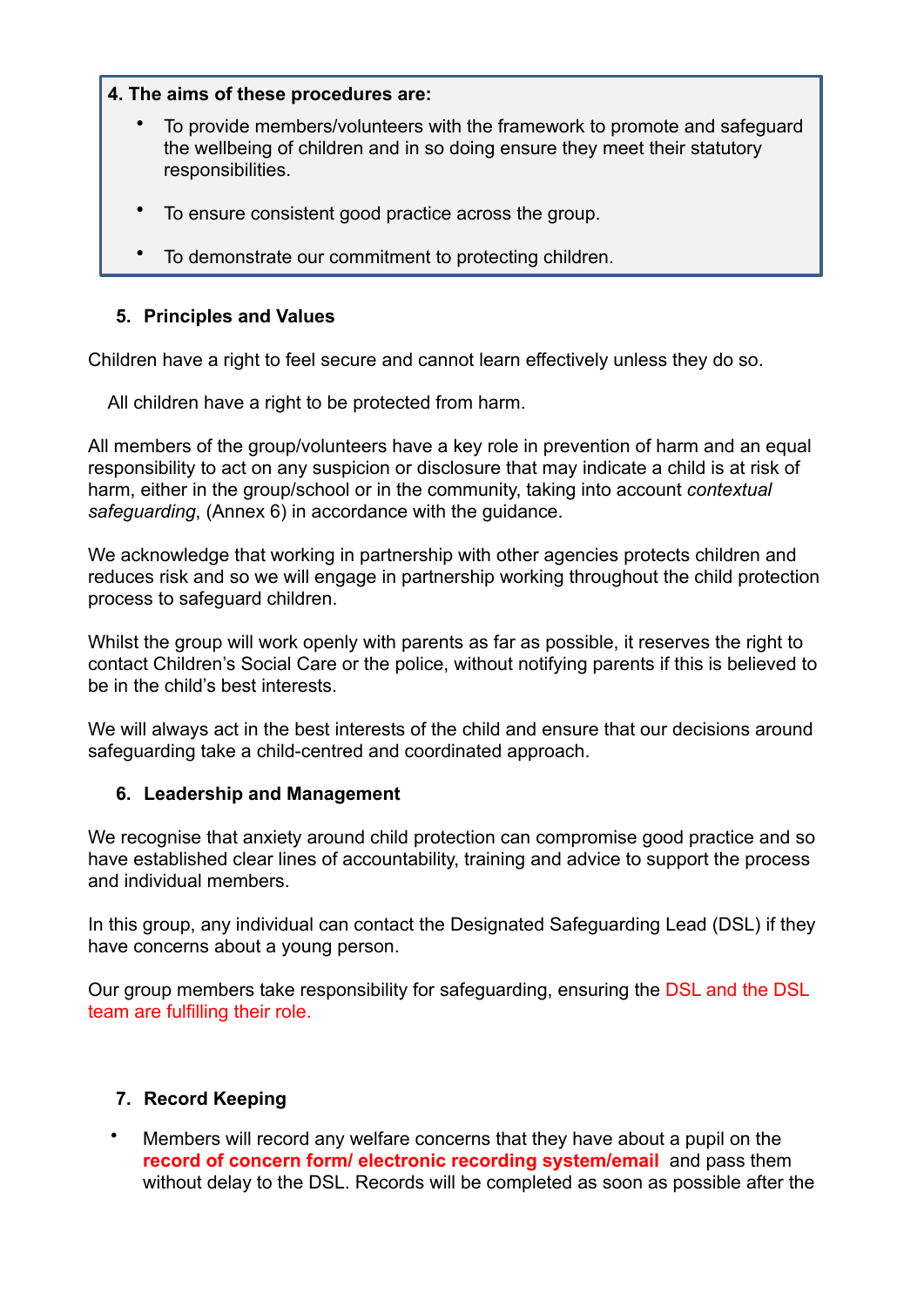incident/event, using the child's words and facts and will be signed and dated by the member of the group.

- All safeguarding concerns, discussions and decisions (and justifications for those decisions) will be recorded in writing. If members of the group are in any doubt about recording requirements, they should discuss their concerns with the DSL.
- **Incident/Welfare concern forms are kept** *in the electronic recording system (Google Docs/forms for Abolicao Oxford Kids' Capoeira Group)*
- Safeguarding records are kept for individual children and are maintained separately from all other records relating to the child in the group. Safeguarding records are kept in accordance with General Data Protection Regulations (GDPR) and are retained centrally and securely by the DSL. Safeguarding records are shared with members on a 'need to know' basis only.
- Detailed guidance on Record Keeping is found in a separate document "Guidelines for Safeguarding Record Keeping in Schools"*.*

## **8. Confidentiality and Information Sharing**

- Abolicao Oxford, Kids' Capoeira Group recognises that all matters relating to child protection are confidential. The DSL will only disclose information about a pupil to other members of members/volunteers on a 'need to know' basis.
- All members/volunteers in the group must be aware that whilst they have duties to keep any information confidential, they also have a professional responsibility to share information with other agencies to safeguard children.
- All members/volunteers must be aware that they cannot promise a child they will keep secrets which might compromise the child's safety or wellbeing.
- There is a lawful basis for child protection concerns to be shared with agencies who have a statutory duty for child protection.
- [DfE Guidance on Information Sharing \(July 2018\) provides further detail. https://](https://www.gov.uk/government/publications/safeguarding-practitioners-information-sharing-advice) [www.gov.uk/government/publications/safeguarding-practitioners-information](https://www.gov.uk/government/publications/safeguarding-practitioners-information-sharing-advice)[sharing-advice](https://www.gov.uk/government/publications/safeguarding-practitioners-information-sharing-advice)
- [OSCB provides advice on the Seven Golden Rules of Information Sharing https://](https://www.oscb.org.uk/wp-content/uploads/2019/07/The-Seven-Golden-Rules-for-Info-Sharing.pdf) [www.oscb.org.uk/wp-content/uploads/2019/07/The-Seven-Golden-Rules-for-Info-](https://www.oscb.org.uk/wp-content/uploads/2019/07/The-Seven-Golden-Rules-for-Info-Sharing.pdf)[Sharing.pdf](https://www.oscb.org.uk/wp-content/uploads/2019/07/The-Seven-Golden-Rules-for-Info-Sharing.pdf)

#### **9. Training**

All members/volunteers are expected to be aware of the signs and symptoms of abuse and must be able to respond appropriately.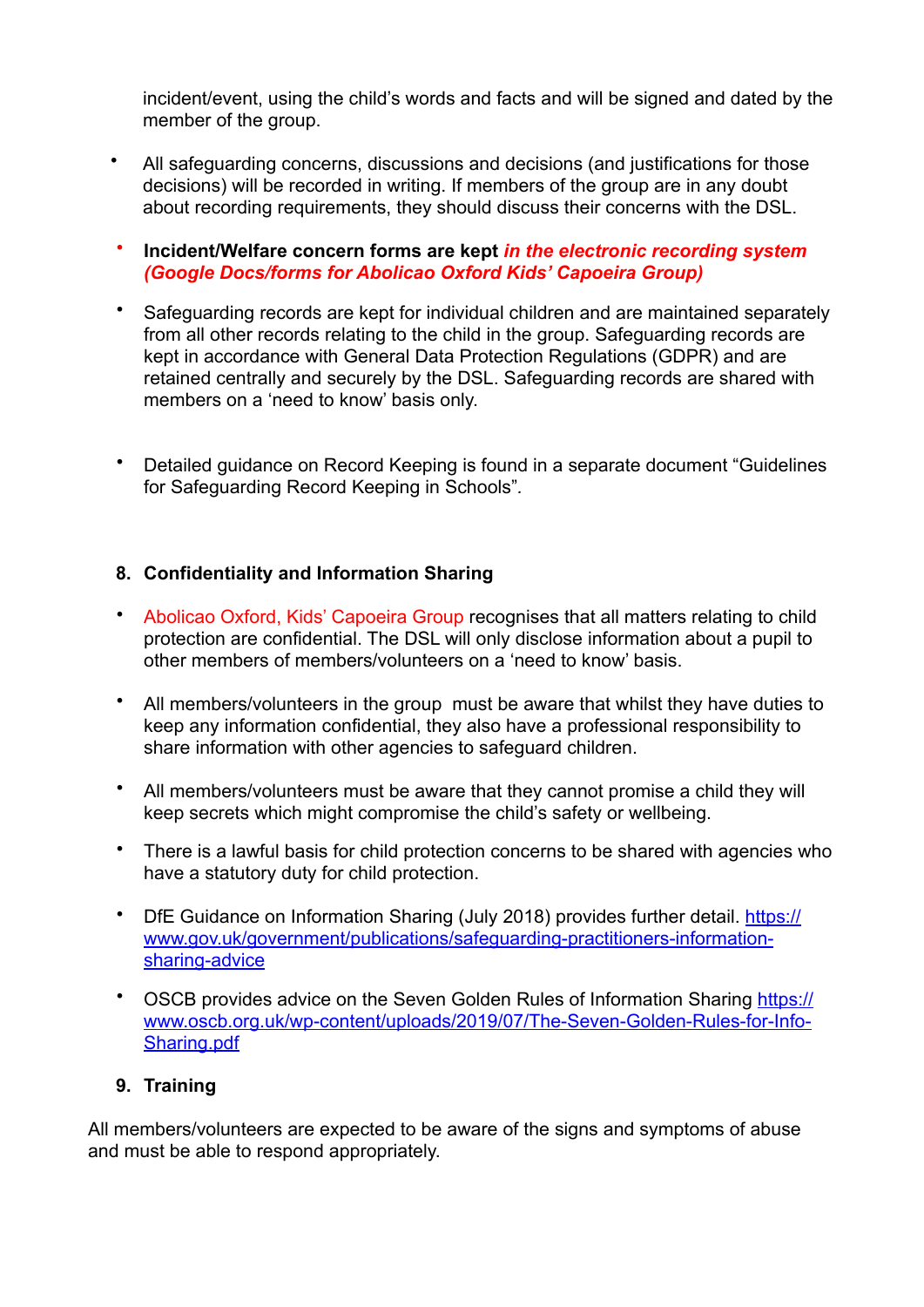Our DSL undergoes training to provide them with the knowledge and skills required to carry out their role. Our DSL and any members of our DSL team undergo their DSL training every 2 years through the OSCB to enable them to fulfil their role.

Training is provided for all members/volunteers to a generalist level every 3 years, regular updates around safeguarding are shared with members/volunteers regularly.

Separate training is provided to all new members/volunteers on appointment as part of their induction process.

Any update in national or local guidance will be shared with members/volunteers in committee meetings . This policy will be updated during the year to reflect any changes brought about by new guidance.

## **10.Safeguarding Children with Special Educational Needs and Disabilities**

Abolicao Oxford Kids' Capoeira Group acknowledges that children with special educational needs (SEN) and disabilities can face additional safeguarding challenges as they may have an impaired capacity to resist or avoid abuse.

Abolicao Oxford Kids' Capoeira Group will ensure that children with SEN and disabilities, specifically those with communication difficulties, will be supported to ensure that their voice is heard and acted upon.

Group members /volunteers are encouraged to be aware that children with SEN and disabilities can be disproportionally impacted by safeguarding concerns such as bullying. All group members/volunteers will be encouraged to appropriately explore possible indicators of abuse such as behaviour/mood change or injuries and not to assume that they are related to the child's disability and be aware that children with SEN and disabilities may not always outwardly display indicators of abuse.

## **11.Reporting and referring concerns**

KCSIE 2019 states: "No single practitioner can have a full picture of a child's needs and circumstances. If children and families are to receive the right help at the right time, **everyone** who comes into contact with them has a role to play in identifying concerns, sharing information and taking prompt action.

In our group we recognise the importance of sharing information and reporting concerns to help ensure children are protected.

The following procedures apply to all members/volunteers working in Abolicao Oxford Kids' Capoeira Group and will be covered by training to enable members/volunteers to understand their role and responsibility.

The aim of our procedures is to provide a robust framework which enables group members/volunteers to take appropriate action when they are concerned that a child is being harmed or is at risk of harm.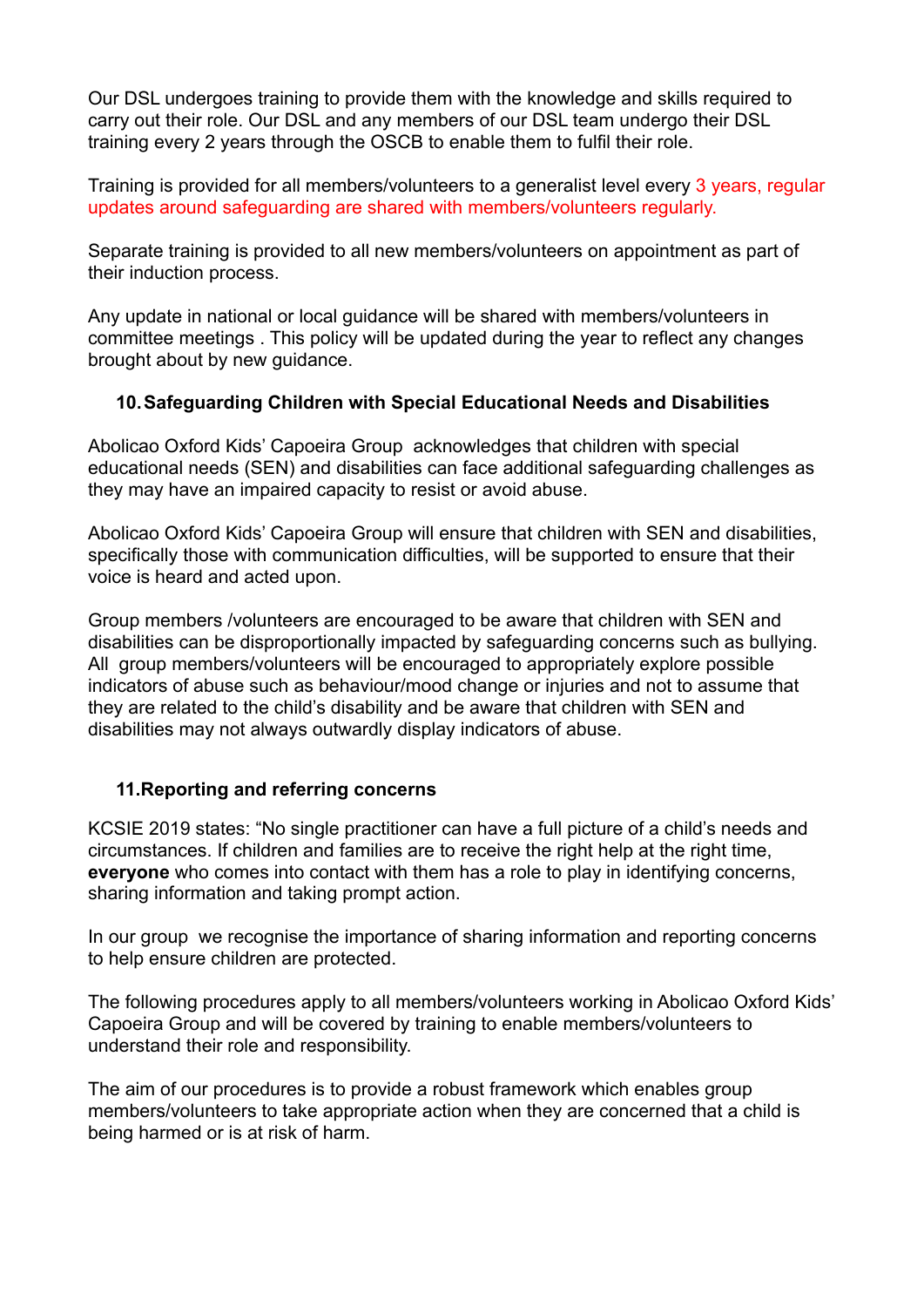The prime concern at all stages must be the interests and safety of the child. Where there is a conflict of interest between the child and an adult, the interests of the child must be paramount.

All members/volunteers are aware that very young children with those with disabilities, special needs or with language delay may be more likely to communicate concerns with behaviours rather than words. Additionally, members/volunteers will question the cause of knocks and bumps in children who have limited mobility.

#### **If a member/volunteer of the group suspects abuse, spots signs or indicators of abuse, or they have a disclosure of abuse made to them they must:**

- 1. Make an initial record of the information either through the Google Form or email
- 2. Report it to the DSL immediately.
- 3. The DSL will consider if there is a requirement for immediate medical intervention, however urgent medical attention should not be delayed if the DSL is not immediately available.
- 4. Make an accurate factual record as soon as possible and within 24 hours of the occurrence, of all that has happened, including details of:
	- Dates and times of their observations
	- Dates and times of any discussions in which they were involved
	- Any injuries
	- Explanations given by the child / adult
	- What action was taken
	- Any actual words or phrases used by the child
	- Any questions the members/volunteers member asked (remembering not to ask

any

leading questions)

#### The records must be signed and dated by the author (or equivalent on electronic based records).

5. In the absence of the DSL, be prepared to refer directly to Children's Social Care (and the police if appropriate), if there is the potential for immediate significant harm or to carry out a no names consultation with LCSS, if appropriate.

## **Following a report of concerns, the DSL must:**

- 1. Decide whether there are sufficient grounds for suspecting significant harm, in which case a referral must be made to Children's Social Care and the police if it is appropriate. The rationale for this decision should be recorded by the DSL.
- 2. Normally the group should try to discuss any concerns about a child's welfare with the family and where possible, seek their agreement before making a referral to Children's Social Care. However, in accordance with DfE guidance, this should only be done when it will not place the child at increased risk or could impact a police investigation. Where there are doubts or reservations about involving the child's family, the DSL should clarify with Children's Social Care or the police whether the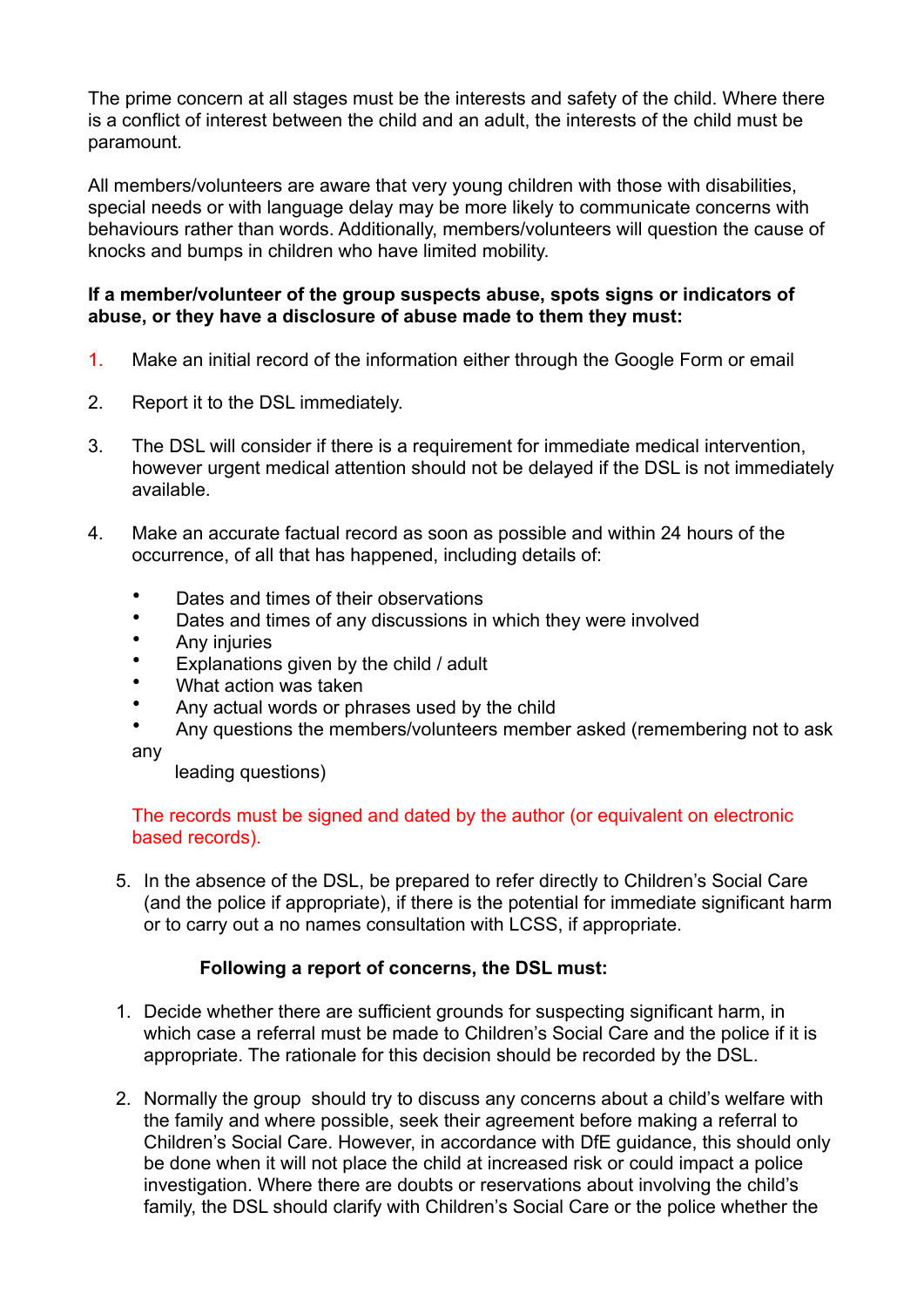parents should be told about the referral and, if so, when and by whom. This is important in cases where the police may need to conduct a criminal investigation. The child's views should also be taken into account.

- 3. If there are grounds to suspect a child is suffering, or is likely to suffer, significant harm the DSL (or Deputy) must contact Children's Social Care via MASH, sharing:
	- i. the known facts
	- ii. any suspicions or allegations
	- iii. whether or not there has been any contact with the child's family.

The MASH can be contacted by phone on **0345 050 7666.**

- 4. If a child is in immediate danger and urgent protective action is required, the police must be called. The DSL must then notify Children's Social Care of the occurrence and what action has been taken.
- 5. When a pupil/student needs *urgent* medical attention and there is suspicion of parental abuse causing the medical need, the DSL should seek immediate advice from the MASH about informing the parents, remembering that parents should normally be informed if a child requires urgent hospital attention. However, as in all cases, if it is felt this could put the child more at risk then all action should be taken in the best interests of the child.
- 6. If there is not considered to be a risk of significant harm, the DSL will either actively monitor the situation, consider the Early Help process or contact the LCSS for a no names consultation.

All contact details are in ANNEX 8.

#### **12.Multi-agency Working**

Abolicao Oxford Kids' Capoeira Group recognises and is committed to its responsibility to work with other professionals and agencies in line with statutory guidance.

The group is not the investigating agency when there are child protection concerns. We will, however, contribute to the investigation and assessment processes as required. Abolicao Oxford Kids' Capoeira Group recognises the importance of multiagency working

• The DSL will work to establish strong and co-operative relationships with relevant professionals in other agencies.

#### **13.Safer Recruitment**

- Abolicao Oxford Kids' Capoiera Group is committed to ensuring the development of a safe culture and that all steps are taken to recruit members and volunteers who are safe to work with children.
- Abolicao Oxford Kids' Capoiera Group is responsible for maintaining accurate Single Central Records (SCR) in line with statutory guidance.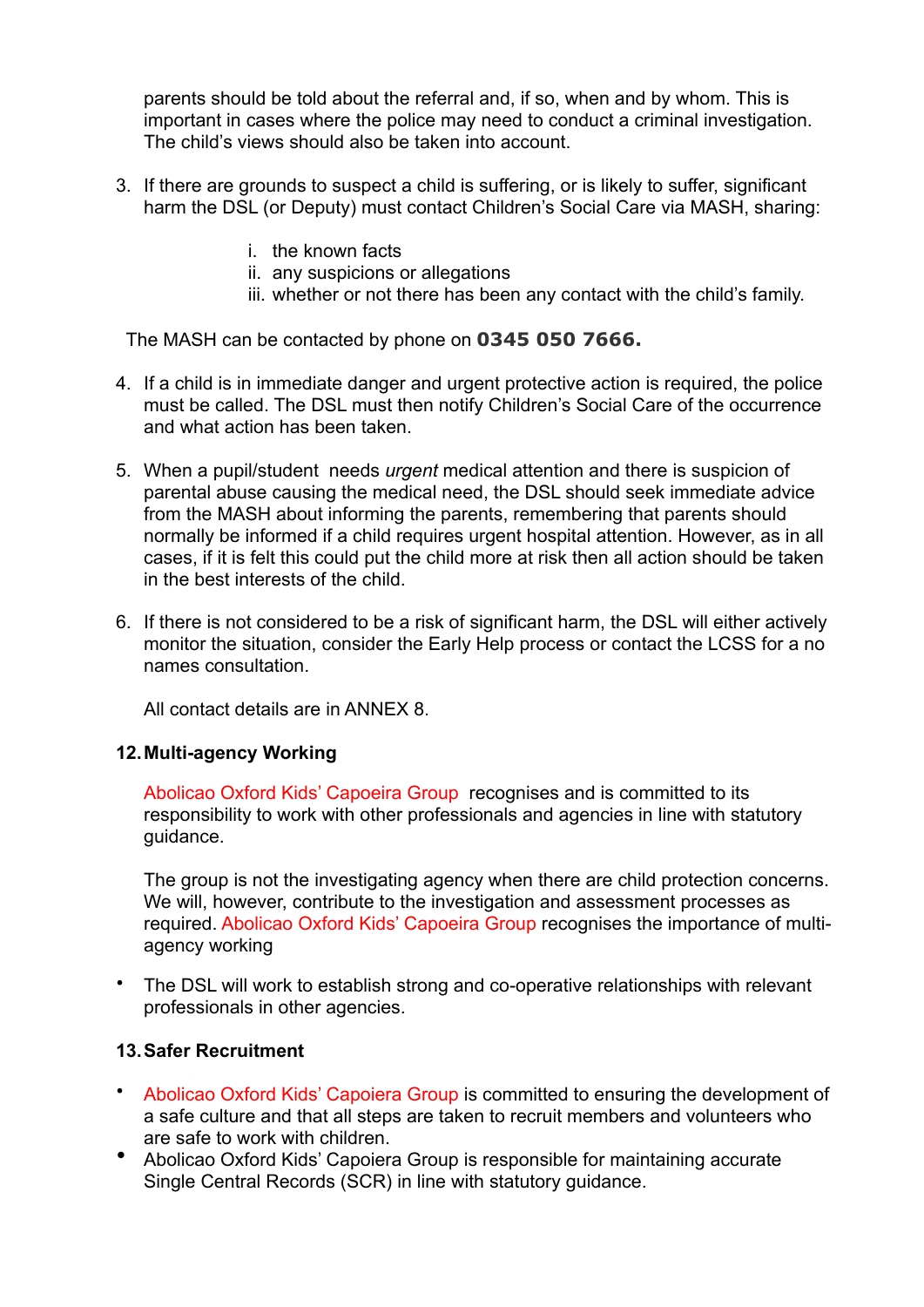- We are also committed to supporting the statutory guidance from the Department for Education on the application of the Childcare (Disqualification) Regulations 2009 and related obligations under the Childcare Act 2006 in schools.
- We advise all members/volunteers to disclose any reason that may affect their suitability to work with children, including convictions, cautions, court orders, reprimands and warnings.

#### **14.Allegations against members/volunteers or volunteers**

This procedure should be used in all cases in which it is alleged a member of members/volunteers or volunteer in a school, or another adult who works with children has:

- **behaved in a way that has harmed a child, or may have harmed a child;**
- **possibly committed a criminal offence against or related to a child; or**
- **behaved towards a child or children in a way that indicates he or she would pose a risk of harm to children.**

In dealing with allegations or concerns against an adult, members/volunteers must:

- Report any concerns about the conduct of any member or volunteer to the DSL as soon as possible.
- If an allegation is made against the group leader, the concerns need to be raised with the Designated Officer for Oxfordshire, who should be contacted directly.
- There may be situations when the DSL will want to involve the police immediately, for example, if the person is deemed to be an immediate risk to children or there is evidence of a possible criminal offence.
- Once an allegation has been received by the DSL, they will contact the LADO on 01865 810603 or [lado.safeguardingchildren@oxfordshire.gov.uk](mailto:lado.safeguardingchildren@oxfordshire.gov.uk) as soon as possible and before carrying out any investigation into the allegation other than preliminary enquiries.

In liaison with the LADO, the group will determine how to proceed and if necessary, a referral will be made to the MASH and/or the police.

The named Designated Officer (LADO) for Oxfordshire County Council is Alison Beasley.

The Designated Officer or a member of the team, will asses the information provided and advise on next steps, in line with KCSIE 2019 part 4, and Oxfordshire County Council's Designated Officers' local procedures.

#### **15.Whistleblowing in a Safeguarding Context**

**Whistleblowing** is a term that is used when members/volunteers want to report a concern within their organisation that involves their manager or a person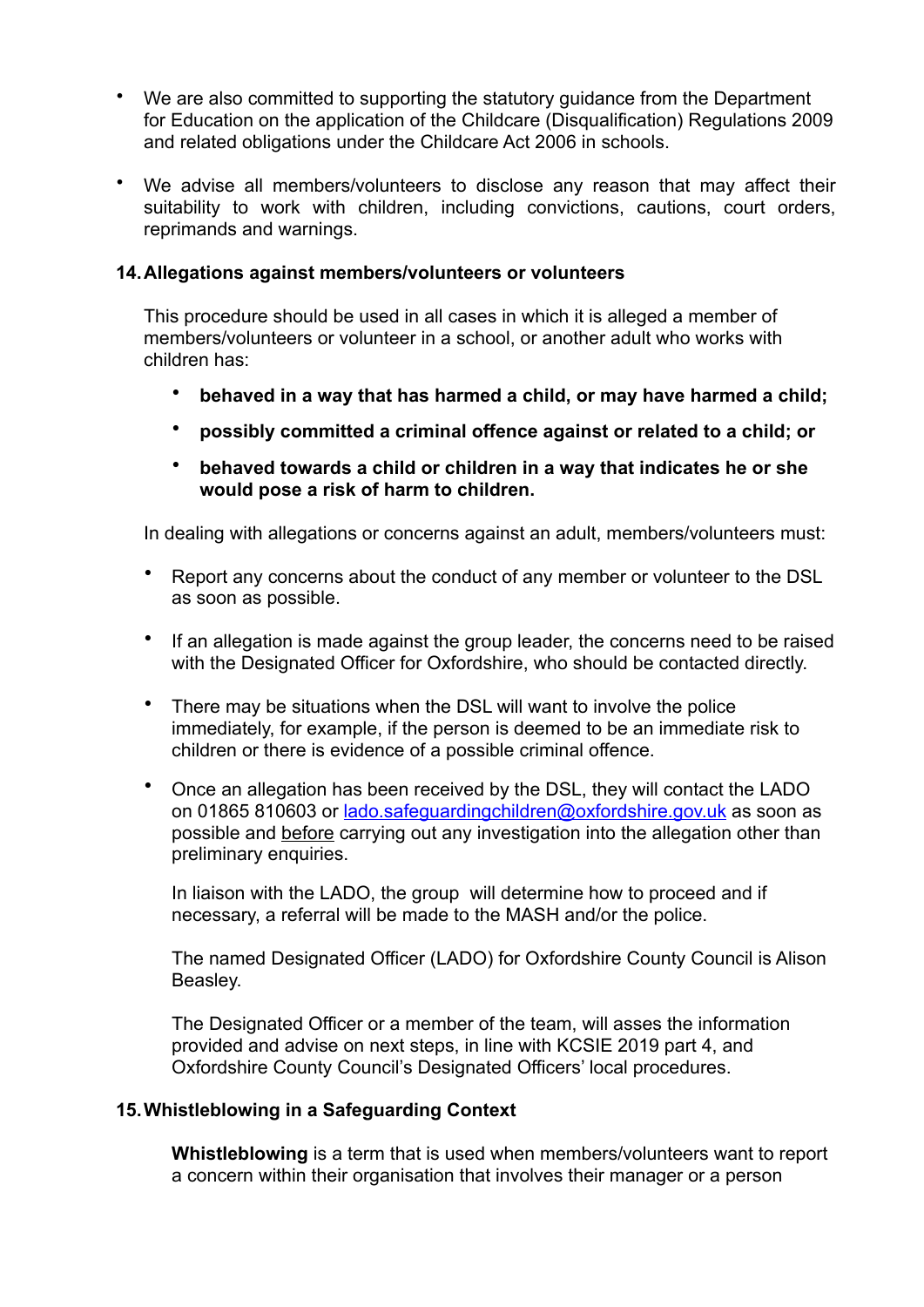senior to them in the organisation which may prevent them from following the normal reporting systems.

There are a limited number of areas that can be called Whistleblowing, and the policy protects members/volunteers from being punished for raising concerns.

Within *Abolicao Oxford Kids' Capoeira Group* , the group leader, Rachel Regan, is the DSL and responsible for all members/volunteers. If you are concerned that any member/volunteer within the group is not following safeguarding processes or behaving in a way that is placing children at risk, you should, in the first place, make the Group Leader aware.

If you would prefer to raise your concerns outside of the group then you are able to contact the NSPCC whistleblowing line on 0800 028 0285 or email [help@nspcc.org.uk](mailto:help@nspcc.org.uk) for national organisations or make contact with Oxfordshire County Council.

If you believe that a member/volunteer of the group is harming a child (an allegation) and this has been reported to the DSL and no/ insufficient action has been taken, or the member/volunteer you have concerns about is the DSL/ Group Leader, then you are able to contact the Designated Officers team (LADO) on 01865 810603 or email [lado.safeguardingchildren@oxfordshire.gov.uk](mailto:lado.safeguardingchildren@oxfordshire.gov.uk)

If you believe that a child is being abused by individuals outside the group, you can make a referral to Children's Social Care by calling the MASH on : **0345 050 7666** (office hours) or **08450 507666** (outside of office hours).

Further guidance for members/volunteers can be accessed through:

[https://www.gov.uk/government/publications/what-to-do-if-youre-worried-a-child-is-being](https://www.gov.uk/government/publications/what-to-do-if-youre-worried-a-child-is-being-abused--2)[abused--2](https://www.gov.uk/government/publications/what-to-do-if-youre-worried-a-child-is-being-abused--2) and through the NSPCC website [https://www.nspcc.org.uk/what-is-child-abuse/](https://www.nspcc.org.uk/what-is-child-abuse/types-of-abuse/) [types-of-abuse/](https://www.nspcc.org.uk/what-is-child-abuse/types-of-abuse/)

## **Related Safeguarding Policies**

This policy should be read in conjunction with the policies as listed below:

- Use of Physical Intervention for the purpose of instruction in Capoeira
- Online Safety and Social Media
- Anti-Bullying
- Data Protection and Information Sharing
- Image Use
- Health and Safety /Risk Assessments/CV19
- First Aid and Accident

#### **POLICY REVIEW**

As a group, we review this policy at least annually in line with DfE, OSCB and OCC requirements and other relevant statutory guidance.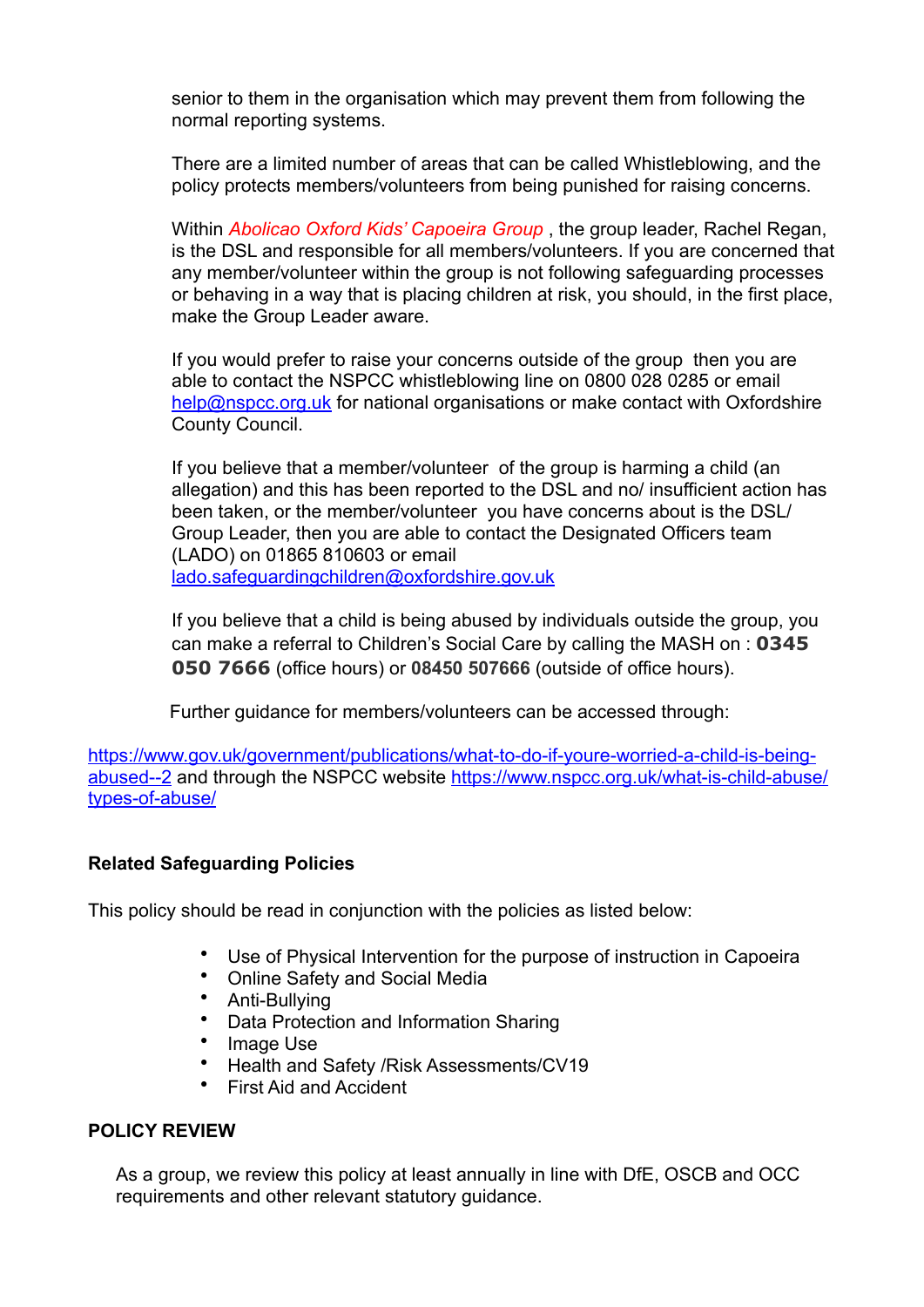**Date approved by group:** 

**Name: Signature: Date:** 

**Name: Signature: Date:** 

**Name: Signature: Date:** 

**Name: Signature: Date:** 

**Date reviewed by group:** 

**Name: Signature: Date:** 

**Name: Signature: Date:** 

**Name: Signature: Date:** 

**Name: Signature: Date:**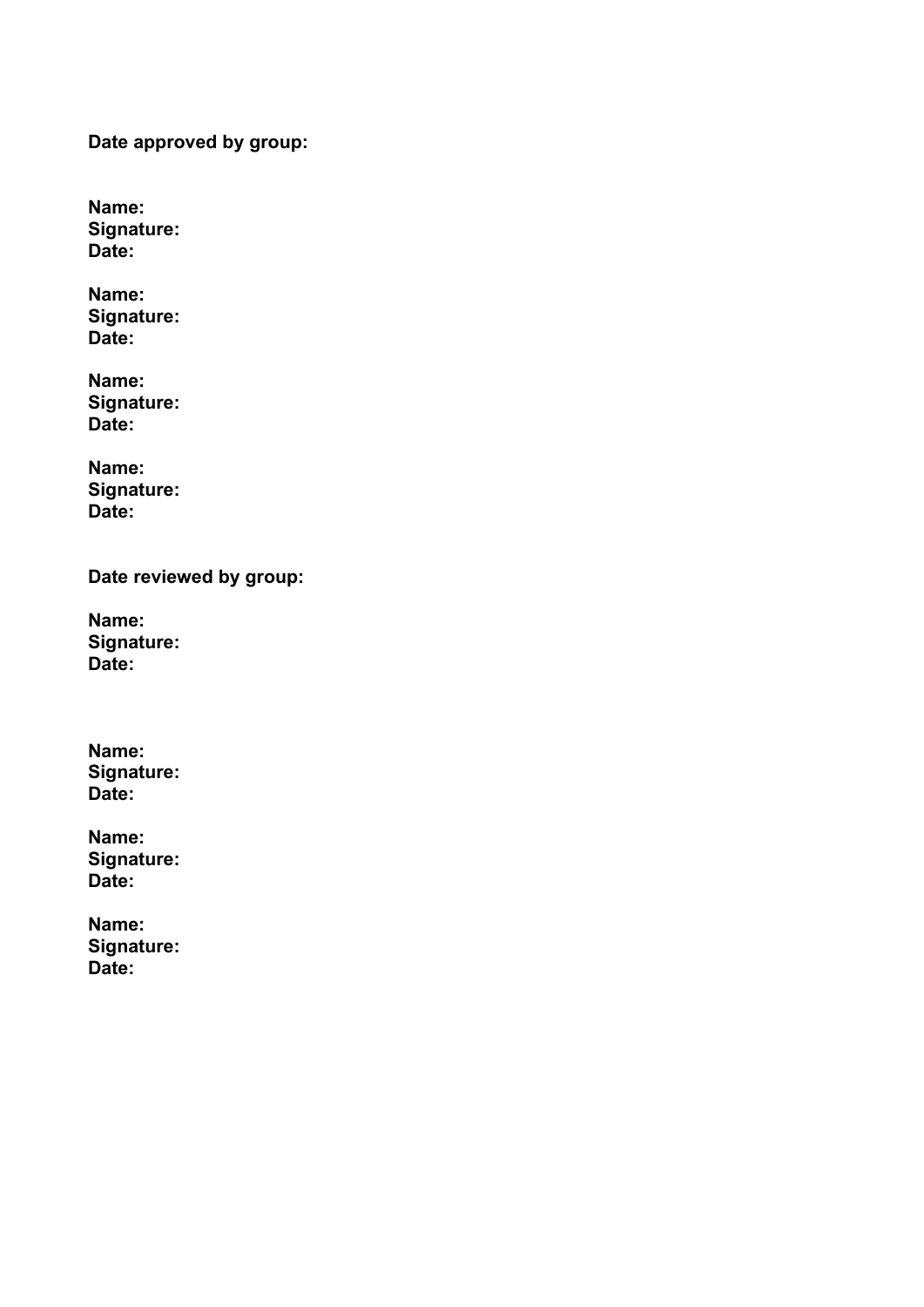## **Annex 1**

## **Roles and Responsibilities within Abolicao Oxford Kids' Capoeira Group ,**

#### **1) Members/Volunteers responsibilities**

 All members/volunteers have a key role to play in identifying concerns early and in providing help for children. To achieve this, they will:

- Establish and maintain an environment where children feel secure, are encouraged to talk and are listened to.
- Ensure children know that there are adults in the group who they can approach if they are worried or have concerns.
- Plan opportunities within the curriculum for children to develop the skills they need to recognise, assess and manage risk appropriately and keep themselves safe.
- Attend training in order to be aware of and alert to the signs of abuse.
- 
- Maintain an attitude of "it could happen here" with regards to safeguarding.<br>• Record their concerns if they are worried that a child is being abused and re Record their concerns if they are worried that a child is being abused and report these to the DSL as soon as practical that day. If the DSL is not contactable immediately a DDSL should be informed.
- Be prepared to refer directly to Social Care, and the police if appropriate, if there is a risk of significant harm and the DSL or DDSL is not available.
- Follow the allegations procedures, as set out in this policy and KCSIE 2019, if the disclosure is an allegation against a member of members/volunteers.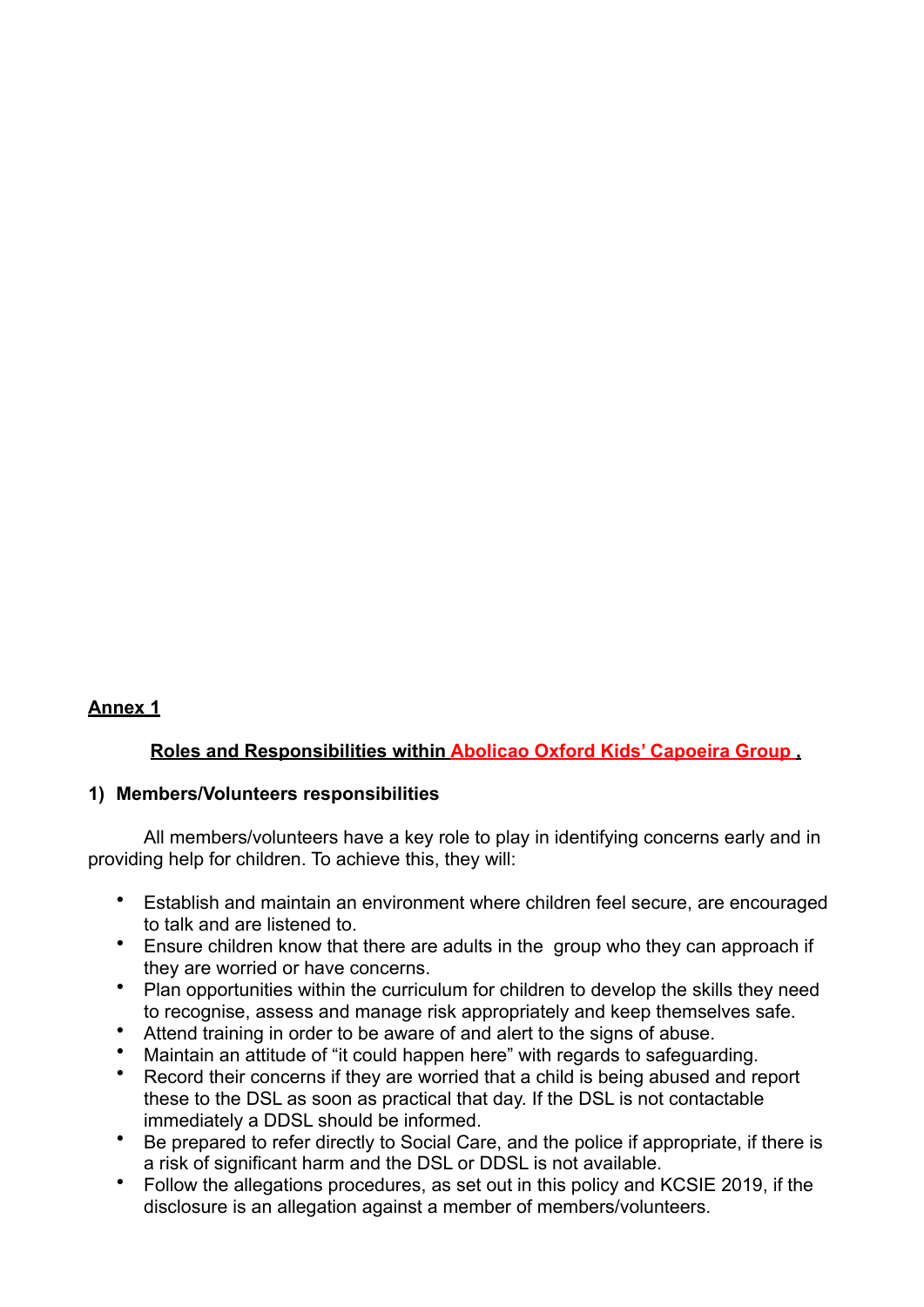- Follow the procedures set out by the Oxfordshire Safeguarding Children Board (OSCB) and take account of guidance issued by the DfE.
- Support pupils in line with their child protection plan.
- Treat information with confidentiality but never promising to 'keep a secret'.
- Notify the DSL or DDSL of any child on a child protection plan or child in need plan who has unexplained absence.
- Have an understanding of Early Help and be prepared to identify and support children who may benefit from early help.
- Liaise with other agencies that support pupils and provide early help.
- Ensure they know who the DSL and DDSL are and know how to contact them.
- Have an awareness of the Child Protection Policy, the Behaviour Policy, the Members/volunteers Behaviour Policy (or Code of Conduct), procedures relating to the safeguarding response for children who go missing from education and the role of the DSL.

## **2) Members responsibilities**:

- Contribute to inter-agency working in line with Working Together to Safeguard Children 2019 guidance.
- Provide a co-ordinated offer of early help when additional needs of children are identified.
- Be alert to the various factors that can increase the need for early help as written in KCSIE 2019.
- Working with Children's Social Care, supporting their assessment and planning processes including the group's attendance at conference and core group meetings and the contribution of written reports for these meetings.
- Carry out tasks such as training of members, safer recruitment and maintain records
- Provide support and advice on all matters pertaining to safeguarding and child protection to all members/volunteers
- Treat any information shared by members/volunteers or pupils with respect and follow agreed policies and procedures.
- Ensure that allegations or concerns against members/volunteers are dealt with in accordance with guidance from Department for Education (DfE) and the OSCB procedures.

## 3**) DSL responsibilities** *(to be read in conjunction with DSL role description in KCSiE)*

The DSL will:

- Refer cases to MASH, and the police where appropriate, in a timely manner avoiding any delay that could place the child at more risk.
- Ensure that the group members/volunteers are clear on fulfilling its safeguarding responsibilities set out in legislation and statutory guidance.
- Attend appropriate training and demonstrate evidence of continuing professional development to carry out the role.
- Ensure every member/volunteer knows who the DSL and the DDSL are, have an awareness of the DSL role and know how to contact them.
- Ensure all members/volunteers understand their responsibilities in being alert to the signs of abuse and responsibility for referring any concerns about a child to the DSL and concerns about an adult to the headteacher.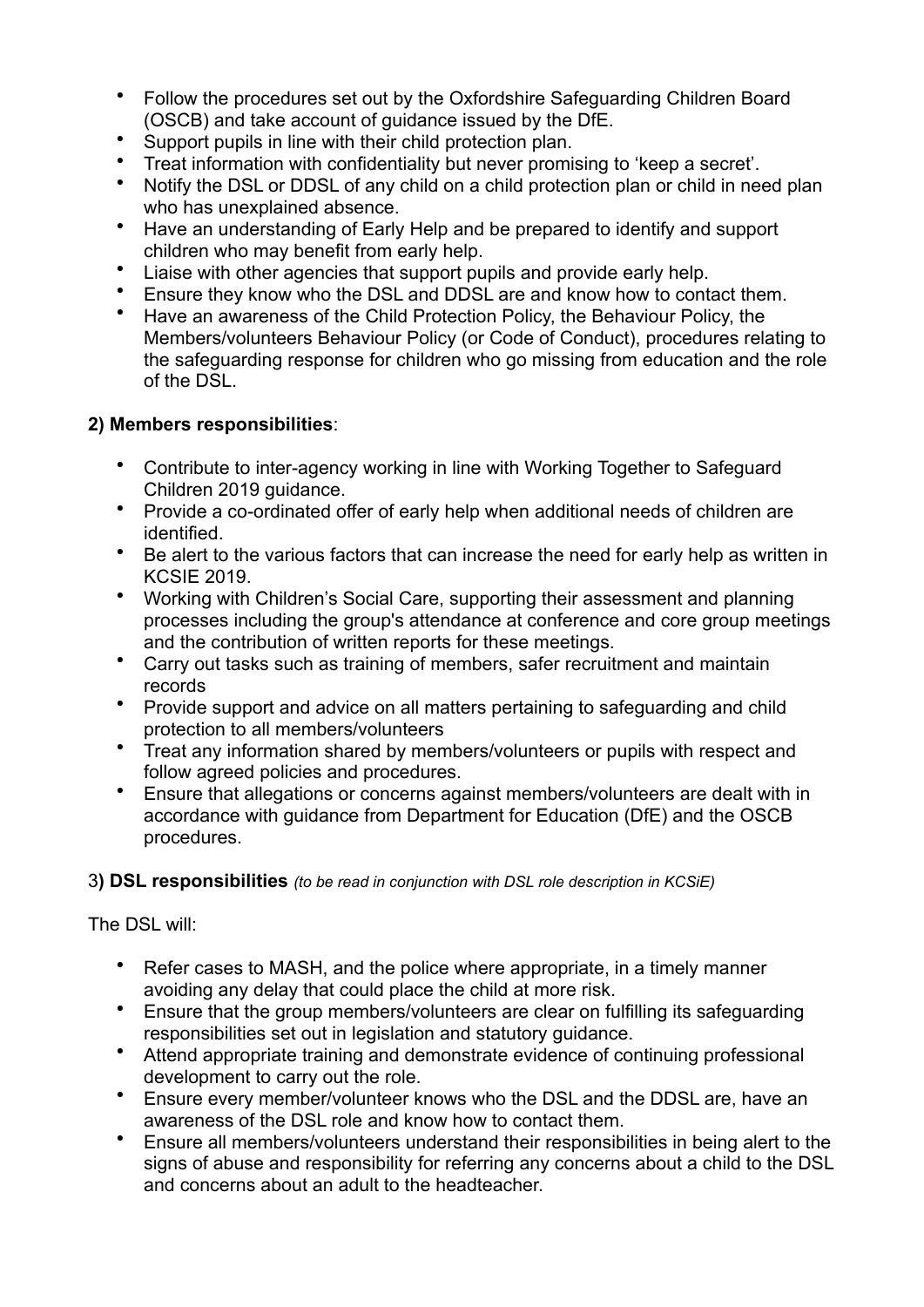- Ensure training occurs regularly, with at least annual updates so that members/ volunteers can fulfil their responsibilities knowledgeably.
- Ensure any members /volunteers outside the agreed training schedule receive induction prior to commencement of their duties.
- Keep records of child protection concerns securely and separately from the main pupil file and use these records to assess the likelihood of risk.
- Be aware of the training opportunities and information provided by OSCB to ensure members/volunteers are aware of the latest local guidance on safeguarding.
- Develop, implement and review procedures within the group that enable the identification and reporting of all cases, or suspected cases, of abuse.
- Meet any other expectations set out for DSLs in KCSiE 2019.

## **ANNEX 2**

## **Dealing with disclosures**

## **All members/volunteers should ensure:**

A member/volunteer who is approached by a child should listen positively and try to reassure them. They cannot promise complete confidentiality and should explain that they may need to pass information to other professionals, to help keep the child or other children safe. The degree of confidentiality should always be governed by the need to protect the child.

Additional consideration needs to be given to children with communication difficulties and for those whose preferred language is not English. It is important to communicate with them in a way that is appropriate to their age, understanding and preference.

All members/volunteers should know who the DSL is and who to approach if the DSL is unavailable. Ultimately, all members/volunteers have the right to make a referral to the police or social care directly and should do this if, for whatever reason, there are difficulties following the agreed protocol, e.g. they are the only adult on the school premises at the time and have concerns about sending a child home.

## **Guiding principles: the seven R's:**

## **Receive**

- Listen to what is being said, without displaying shock or disbelief
- Accept what is said and take it seriously
- Make a note of what has been said as soon as practicable

## **Reassure**

- Reassure the pupil, but only so far as is honest and reliable
- Don't make promises you may not be able to keep e.g. 'I'll stay with you' or 'everything will be alright now' or 'I'll keep this confidential'
- Do reassure e.g. you could say: 'I believe you', 'I am glad you came to me', 'I am sorry this has happened', 'We are going to do something together to get help'

## **Respond**

- Respond to the pupil only as far as is necessary for you to establish whether or not you need to refer this matter, but do not interrogate for full details
- Do not ask 'leading' questions i.e. 'did he touch your private parts?' or 'did she hurt you?' Such questions may invalidate your evidence (and the child's) in any later prosecution in court
- Do not ask the child why something has happened.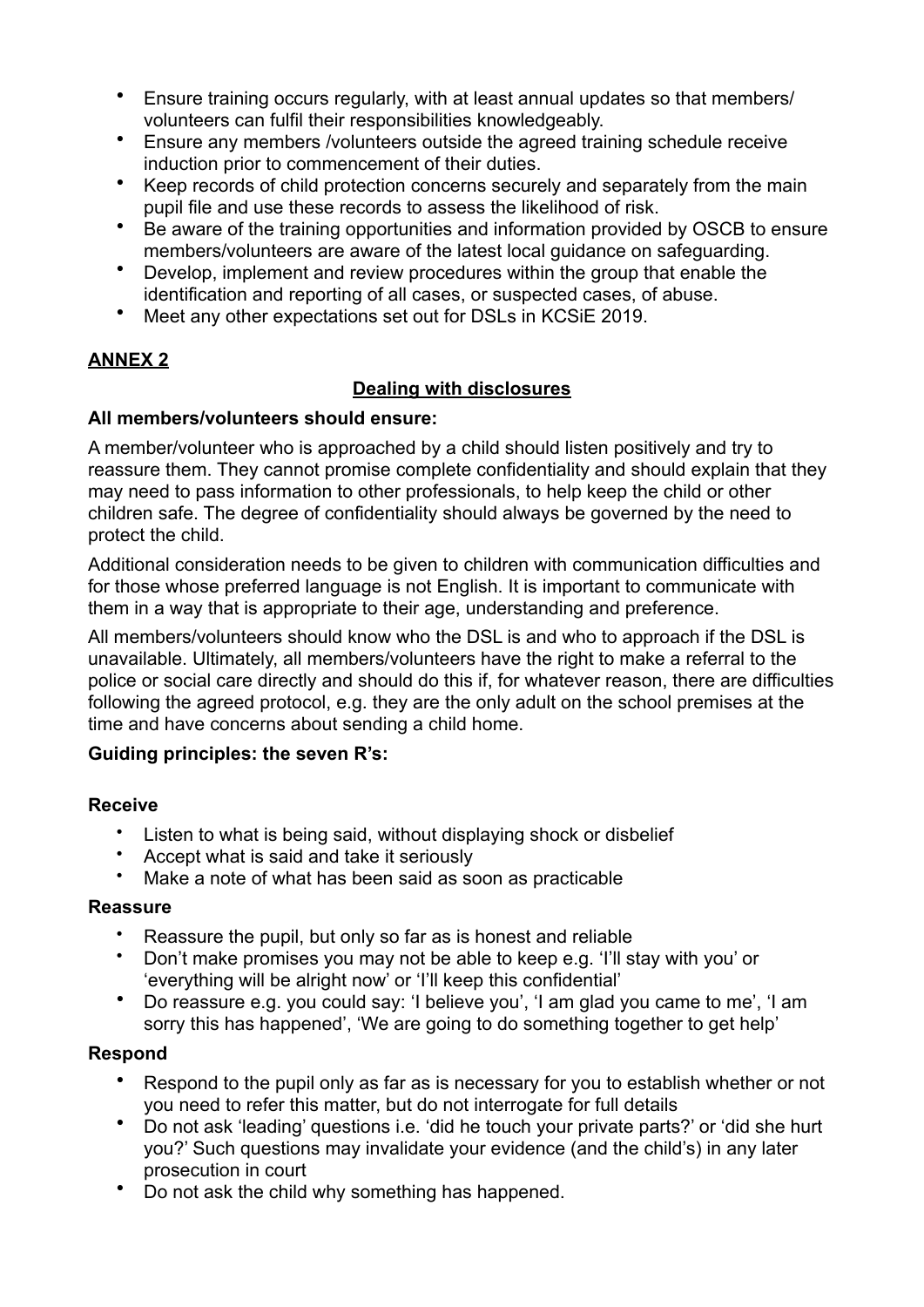- Do not criticise the alleged perpetrator; the pupil may care about him/her, and reconciliation may be possible
- Do not ask the pupil to repeat it all for another member of members/volunteers. Explain what you have to do next and whom you have to talk to. Reassure the pupil that it will be a senior member of members/volunteers

#### **Report**

- Share concerns with the DSL as soon as possible do not delay
- If you are not able to contact your DSL or the Deputy, and the child is at risk of immediate harm, contact the children's services department directly

#### **Record**

- If possible, make some very brief notes at the time, and record them as soon as possible on the Google Form or email
- Keep your original notes on file<br>• Pecord the date time place be
- Record the date, time, place, persons present and noticeable nonverbal behaviour, and the words used by the child. If the child uses sexual 'pet' words, record the actual words used, rather than translating them into 'proper' words
- Complete a body map to indicate the position of any noticeable bruising
- Record facts and observable things, rather than your 'interpretations' or 'assumptions'

#### **Remember**

- Support the child: listen, reassure, and be available
- Complete confidentiality is essential. Share your knowledge only with appropriate professional colleagues
- Try to get some support for yourself if you need it

## **Review processes (led by DSL)**

- Has the action taken provided good outcomes for the child?
- Did the procedure work?
- Were any deficiencies or weaknesses identified in the procedure? Have these been remedied?
- Is further training required?

## **Annex 3**

## **Abuse and Neglect**

Knowing what to look for is vital to the early identification of abuse and neglect. **All members/volunteers** should be aware of indicators of abuse and neglect so that they are able to identify cases of children who may be in need of help or protection. If unsure, they should **always** speak to the designated safeguarding lead (or deputy).

**All** volunteers/members should be aware that abuse, neglect and safeguarding issues are rarely stand-alone events that can be covered by one definition or label. In most cases, multiple issues will overlap with one another.

## **Definitions and Indicators of abuse and neglect**

**Abuse**: a form of maltreatment of a child. Somebody may abuse or neglect a child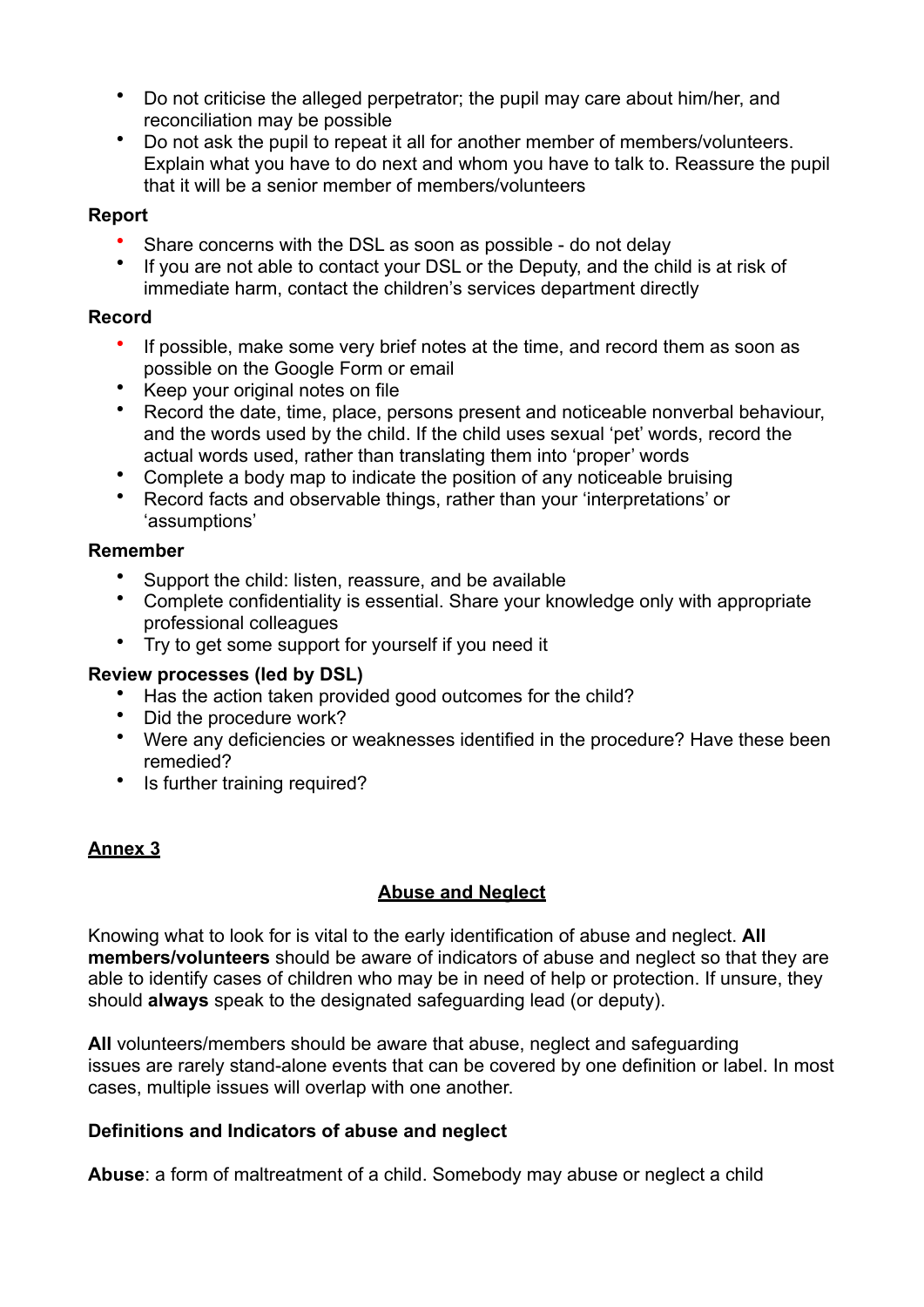by inflicting harm or by failing to act to prevent harm. Children may be abused in a family or in an institutional or community setting by those known to them or, more rarely, by others. Abuse can take place wholly online, or technology may be used to facilitate offline abuse. Children may be abused by an adult or adults or by another child or children.

**Physical abuse**: a form of abuse which may involve hitting, shaking, throwing, poisoning, burning or scalding, drowning, suffocating or otherwise causing physical harm to a child. Physical harm may also be caused when a parent or carer fabricates the symptoms of, or deliberately induces, illness in a child.

## **Indicators of physical abuse / factors that should increase concern**

- Multiple bruising or bruises and scratches (especially on the head and face)
- Clusters of bruises e.g., fingertip bruising (caused by being grasped)
- Bruises around the neck and behind the ears the most common abusive injuries are to the head
- Bruises on the back, chest, buttocks, or on the inside of the thighs
- Marks indicating injury by an instrument e.g., linear bruising (stick), parallel bruising (belt), marks of a buckle
- Bite marks
- Deliberate burning may also be indicated by the pattern of an instrument or object e.g., electric fire, cooker, cigarette
- Scalds with upward splash marks or *tide marks*
- Untreated injuries
- Recurrent injuries or burns
- Bald patches.

#### **In the social context of the group, it is normal to ask about a noticeable injury. The response to such an enquiry is generally light-hearted and detailed. So, most of all, concern should be increased when:**

- the explanation given does not match the injury
- the explanation uses words or phrases that do not match the vocabulary of the child (adult words)
- no explanation is forthcoming
- the child (or the parent/carer) is secretive or evasive<br>• the injury is accompanied by allegations of abuse or
- the injury is accompanied by allegations of abuse or assault

## **You should be concerned if the child or young person:**

- is reluctant to have parents/carers contacted
- runs away or shows fear of going home
- is aggressive towards themselves or others<br>• flinches when annroached or touched
- flinches when approached or touched
- is reluctant to undress to change clothing for sport
- wears long sleeves during hot weather
- is unnaturally compliant in the presence of parents/carers.
- has a fear of medical help or attention
- admits to a punishment that appears excessive.

Link to OSCB guidance on physical abuse [https://www.oscb.org.uk/safeguarding-themes/](https://www.oscb.org.uk/safeguarding-themes/physical-abuse/) [physical-abuse/](https://www.oscb.org.uk/safeguarding-themes/physical-abuse/)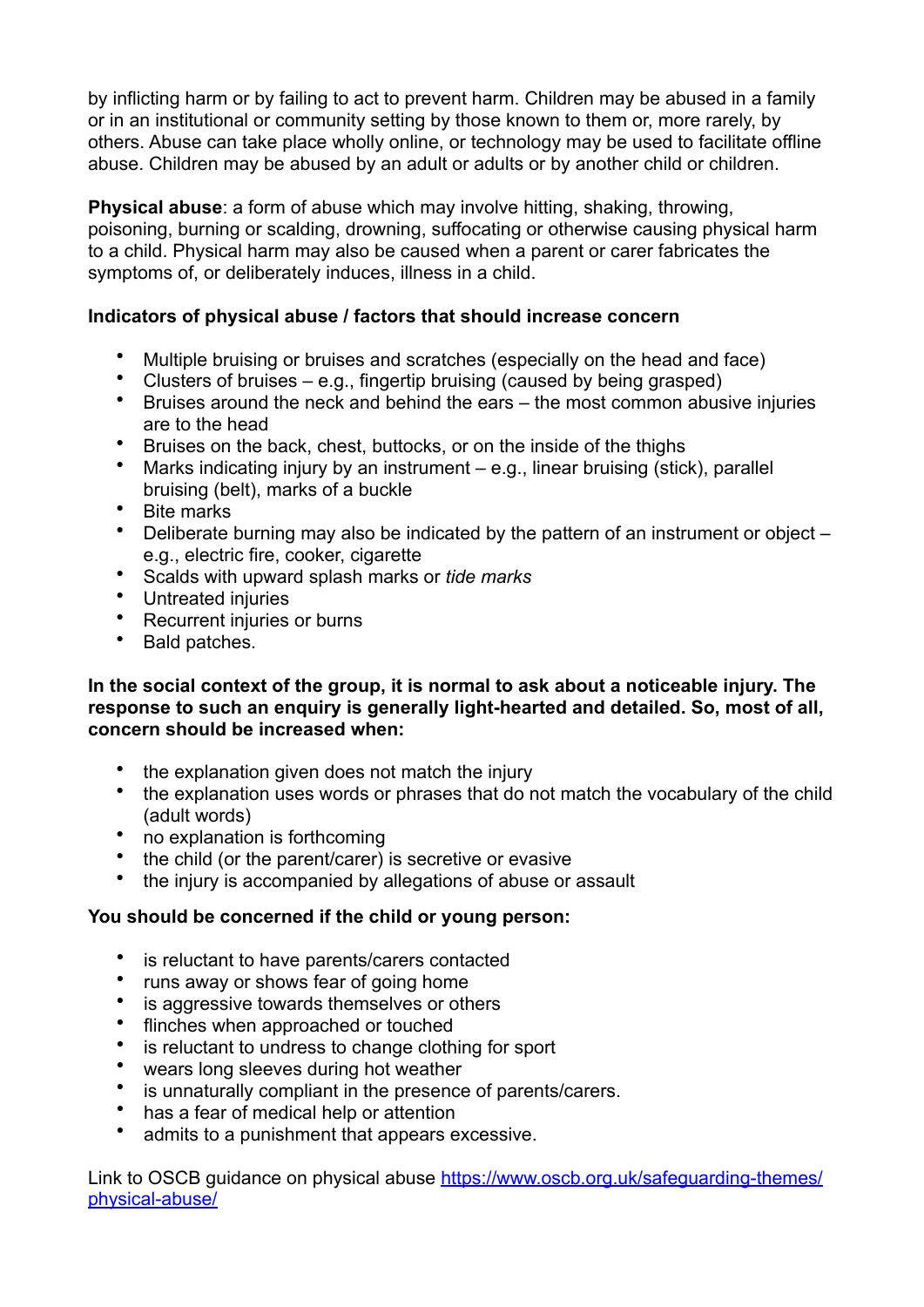**Emotional abuse**: the persistent emotional maltreatment of a child such as to cause severe and adverse effects on the child's emotional development. It may involve conveying to a child that they are worthless or unloved, inadequate, or valued only insofar as they meet the needs of another person. It may include not giving the child opportunities to express their views, deliberately silencing them or 'making fun' of what they say or how they communicate. It may feature age or developmentally inappropriate expectations being imposed on children. These may include interactions that are beyond a child's developmental capability as well as overprotection and limitation of exploration and learning or preventing the child from participating in normal social interaction. It may involve seeing or hearing the ill-treatment of another. It may involve serious bullying (including cyberbullying), causing children frequently to feel frightened or in danger, or the exploitation or corruption of children. Some level of emotional abuse is involved in all types of maltreatment of a child, although it may occur alone.

## **Indicators of emotional abuse**

## **Developmental issues**

- Delays in physical, mental and emotional development
- Poor school performance
- Speech disorders, particularly sudden disorders or changes.

#### **Behaviour**

- Acceptance of punishment which appears excessive
- Over-reaction to mistakes
- Continual self-deprecation (I'm stupid, ugly, worthless etc)
- Neurotic behaviour (such as rocking, hair-twisting, thumb-sucking)
- Self-mutilation
- Suicide attempts<br>• Drug/solvent abu
- Drug/solvent abuse
- Running away
- Compulsive stealing, scavenging
- Acting out<br>• Poor trust
- Poor trust in significant adults<br>• Regressive behaviour e.g.
- Regressive behaviour  $-$  e.g., wetting
- Eating disorders<br>• Destructive tende
- Destructive tendencies
- Neurotic behaviour
- Arriving early at school, leaving late

#### **Social issues**

- Withdrawal from physical contact
- Withdrawal from social interaction
- Over-compliant behaviour
- Insecure, clinging behaviour
- Poor social relationships

## **Emotional responses**

- Extreme fear of new situations
- Inappropriate emotional responses to painful situations ("I deserve this")
- Fear of parents being contacted
- Self-disgust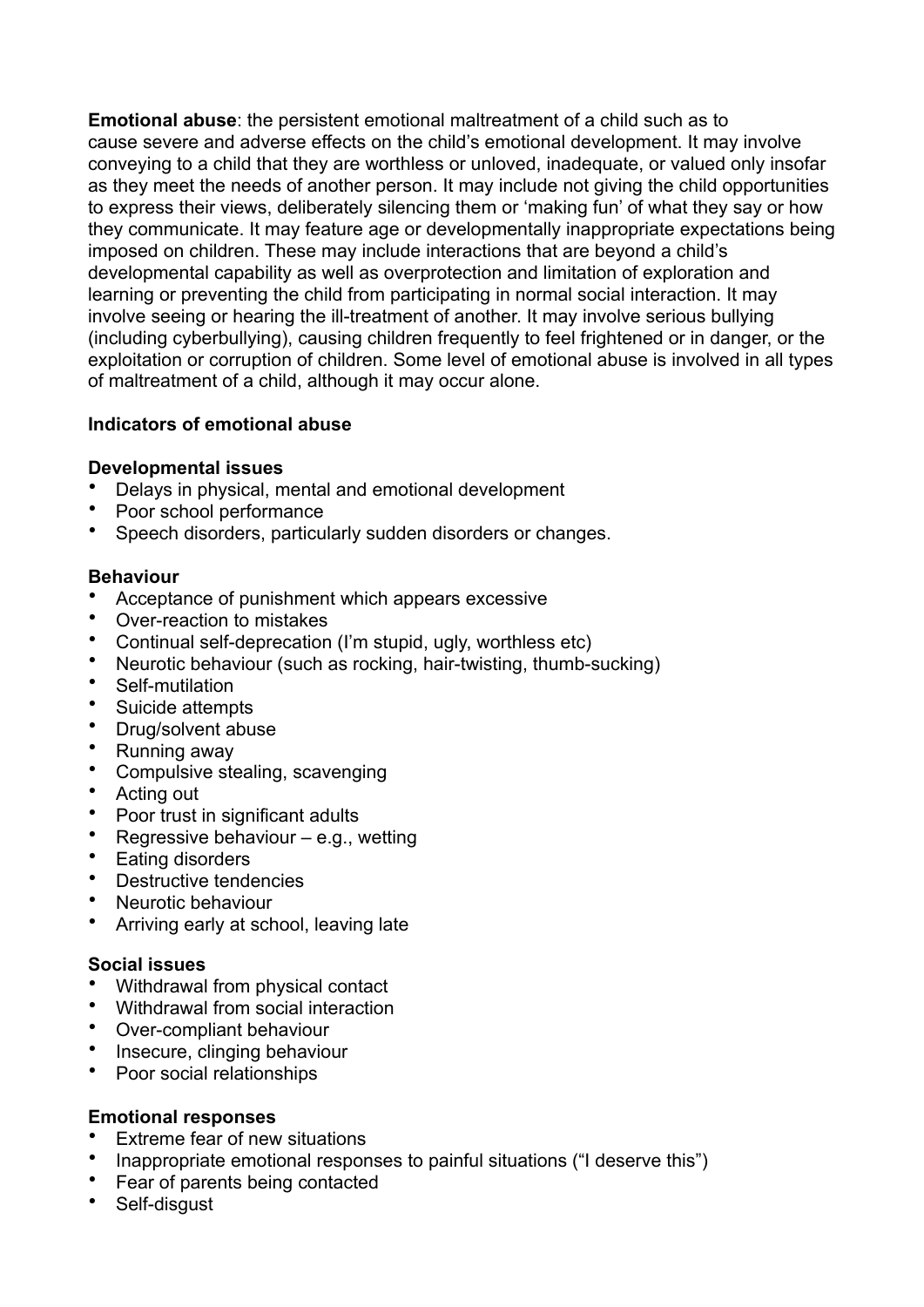- Low self-esteem
- Unusually fearful with adults
- Lack of concentration, restlessness, aimlessness
- Extremes of passivity or aggression

Most harm is produced in *low warmth, high criticism* homes, not from single incidents. Emotional abuse is difficult to define, identify/recognise and/or prove. Emotional abuse is chronic and cumulative and has a long-term impact.

It is sometimes possible to spot emotionally abusive behavior from parents and carers to their children, by the way that the adults are speaking to, or behaving towards children. An appropriate challenge or intervention could affect positive change and prevent more intensive work being carried out later on.

Link to OSCB guidance on emotional abuse [https://www.oscb.org.uk/safeguarding](https://www.oscb.org.uk/safeguarding-themes/emotional-abuse/)[themes/emotional-abuse/](https://www.oscb.org.uk/safeguarding-themes/emotional-abuse/)

Link to OSCB guidance on Domestic Abuse [https://www.oscb.org.uk/safeguarding-themes/](https://www.oscb.org.uk/safeguarding-themes/domestic-abuse/) [domestic-abuse/](https://www.oscb.org.uk/safeguarding-themes/domestic-abuse/) 

**Sexual abuse**: involves forcing or enticing a child or young person to take part in sexual activities, not necessarily involving a high level of violence, whether or not the child is aware of what is happening. The activities may involve physical contact, including assault by penetration (for example rape or oral sex) or non-penetrative acts such as masturbation, kissing, rubbing and touching outside of clothing. They may also include non-contact activities, such as involving children in looking at, or in the production of, sexual images, watching sexual activities, encouraging children to behave in sexually inappropriate ways, or grooming a child in preparation for abuse. Sexual abuse can take place online, and technology can be used to facilitate offline abuse. Sexual abuse is not solely perpetrated by adult males. Women can also commit acts of sexual abuse, as can other children. The sexual abuse of children by other children is a specific safeguarding issue in education see ANNEX 4.

#### **Characteristics of child sexual abuse:**

- it is often planned and systematic people do not sexually abuse children by accident, though sexual abuse can be opportunistic
- grooming the child people who abuse children take care to choose a vulnerable child and often spend time making them dependent
- grooming the child's environment abusers try to ensure that potential adult protectors (parents and other carers especially) are not suspicious of their motives.

Most people who sexually abuse children are men, but some women sexually abuse too.

#### **Indicators of sexual abuse**

#### **Physical observations**

- Damage to genitalia, anus or mouth
- Sexually transmitted diseases
- Unexpected pregnancy, especially in very young girls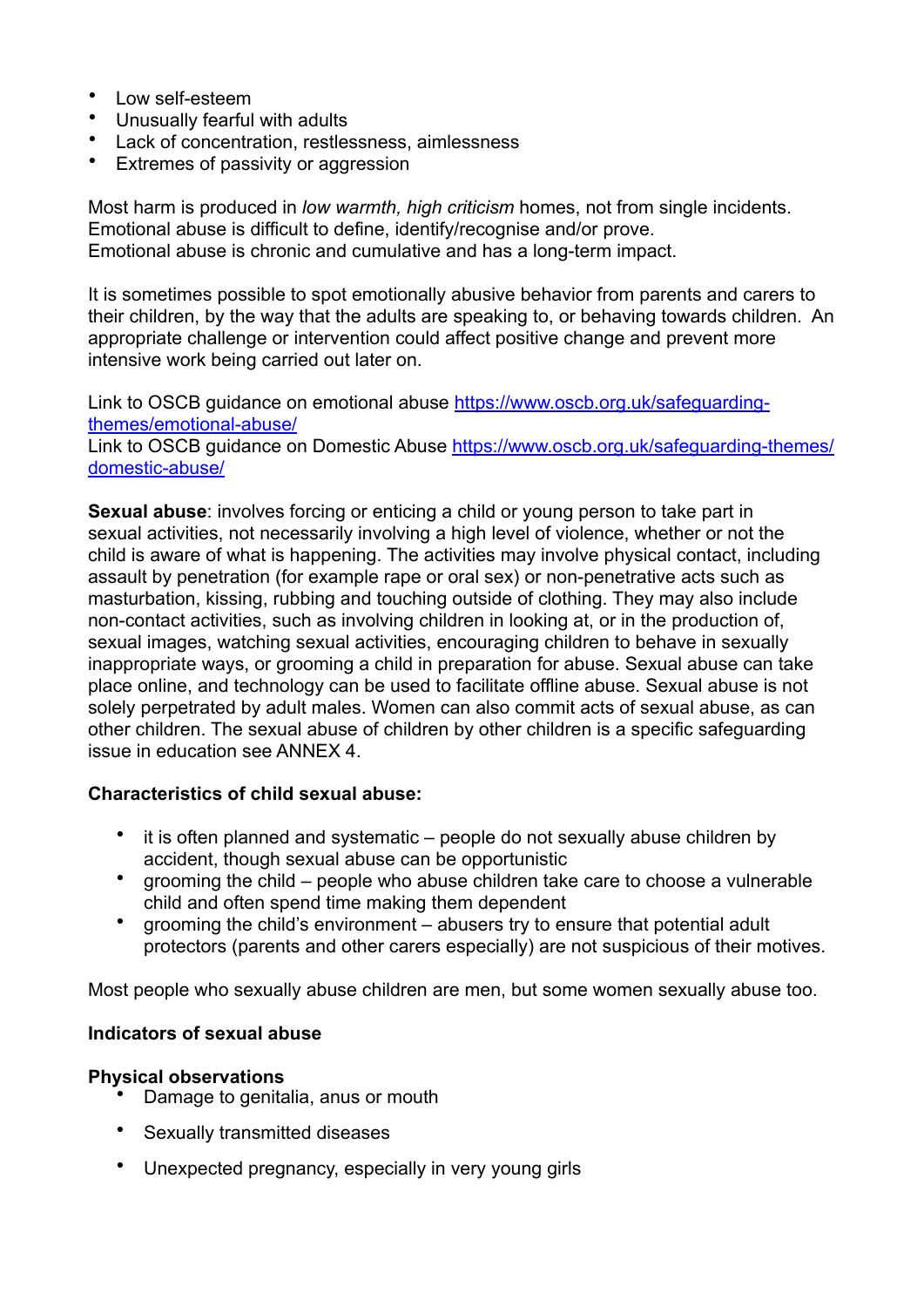- Soreness in genital area, anus or mouth and other medical problems such as chronic itching
- Unexplained recurrent urinary tract infections and discharges or abdominal pain

#### **Behavioural observations**

- Sexual knowledge inappropriate for age
- Sexualised behaviour or affection inappropriate for age
- Sexually provocative behaviour/promiscuity
- Hinting at sexual activity. Inexplicable decline in school performance
- Depression or other sudden apparent changes in personality as becoming insecure or clinging
- Lack of concentration, restlessness, aimlessness
- Socially isolated or withdrawn
- Overly-compliant behaviour
- Acting out, aggressive behaviour
- Poor trust or fear concerning significant adults
- Regressive behaviour,
- Onset of wetting, by day or night; nightmares
- Onset of insecure, clinging behaviour
- Arriving early at school, leaving late, running away from home
- Suicide attempts, self-mutilation, self-disgust
- Suddenly drawing sexually explicit pictures
- Eating disorders or sudden loss of appetite or compulsive eating
- Regressing to younger behaviour patterns such as thumb sucking or bringing out discarded cuddly toys
- Become worried about clothing being removed

#### Link to OSCB quidance on sexual abuse [https://www.oscb.org.uk/safeguarding-themes/](https://www.oscb.org.uk/safeguarding-themes/sexual-abuse/) [sexual-abuse/](https://www.oscb.org.uk/safeguarding-themes/sexual-abuse/)

**Neglect**: the persistent failure to meet a child's basic physical and/or psychological needs, likely to result in the serious impairment of the child's health or development. Neglect may occur during pregnancy, for example, as a result of maternal substance abuse. Once a child is born, neglect may involve a parent or carer failing to: provide adequate food, clothing and shelter (including exclusion from home or abandonment); protect a child from physical and emotional harm or danger; ensure adequate supervision (including the use of inadequate care-givers); or ensure access to appropriate medical care or treatment. It may also include neglect of, or unresponsiveness to, a child's basic emotional needs.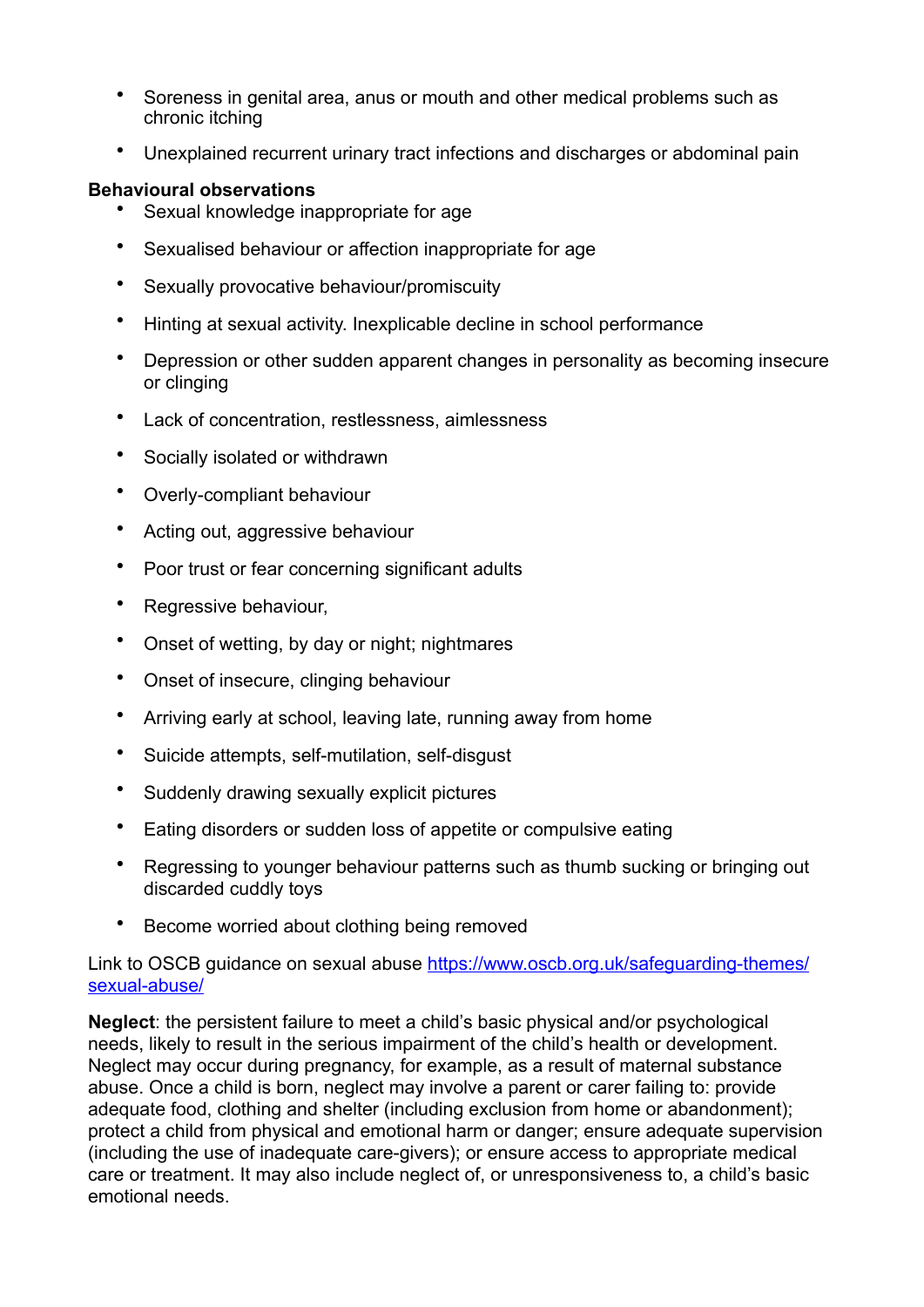**NSPCC research has highlighted the following examples of the neglect of children under 12:**

- frequently going hungry
- frequently having to go to school in dirty clothes<br>• requierly having to look after themselves because
- regularly having to look after themselves because of parents being away or having problems such as drug or alcohol misuse
- being abandoned or deserted<br>• living at home in dangerous pl
- living at home in dangerous physical conditions
- not being taken to the doctor when ill
- not receiving dental care.

Neglect is a difficult form of abuse to recognise and is often seen as less serious than other categories. It is, however, very damaging: children who are neglected often develop more slowly than others and may find it hard to make friends and fit in with their peer group.

Neglect is often noticed at a stage when it does not pose a risk to the child. The duty to safeguard and promote the welfare of children (*What to do if You're Worried a Child is Being Abused* DfE 2015) would suggest that an appropriate intervention or conversation at this early stage can address the issue and prevent a child continuing to suffer until it reaches a point when they are at risk of harm or in significant need.

Link to the OSCBB guidance on Neglect : [http://www.oscb.org.uk/safeguarding-themes/](http://www.oscb.org.uk/safeguarding-themes/neglect/) [neglect/](http://www.oscb.org.uk/safeguarding-themes/neglect/) the OSCB have also created a neglect toolkit: [https://www.oscb.org.uk/wp](https://www.oscb.org.uk/wp-content/uploads/2019/07/Child-care-and-development-checklist-neglect-toolkit-2019-update.docx)[content/uploads/2019/07/Child-care-and-development-checklist-neglect-toolkit-2019](https://www.oscb.org.uk/wp-content/uploads/2019/07/Child-care-and-development-checklist-neglect-toolkit-2019-update.docx) [update.docx](https://www.oscb.org.uk/wp-content/uploads/2019/07/Child-care-and-development-checklist-neglect-toolkit-2019-update.docx)

Neglect is often linked to other forms of abuse, so any concerns school members/ volunteers have should at least be discussed with the DSL.

## **Indicators of neglect**

The following is a summary of some of the indicators that may suggest a child is being abused or is at risk of harm. It is important to recognise that indicators alone cannot confirm whether a child is being abused. Each child should be seen in the context of their family and wider community and a proper assessment carried out by appropriate persons. What is important to keep in mind is that if you feel unsure or concerned, do something about it. Don't keep it to yourself. The OSCB neglect toolkit provides a more detailed list of indicators of neglect and is available to all members/volunteers

## **Physical indicators of neglect**

- Constant hunger and stealing food
- Poor personal hygiene unkempt, dirty or smelly
- Underweight
- Dress unsuitable for weather
- Poor state of clothing<br>• Illness or injury untrea
- Illness or injury untreated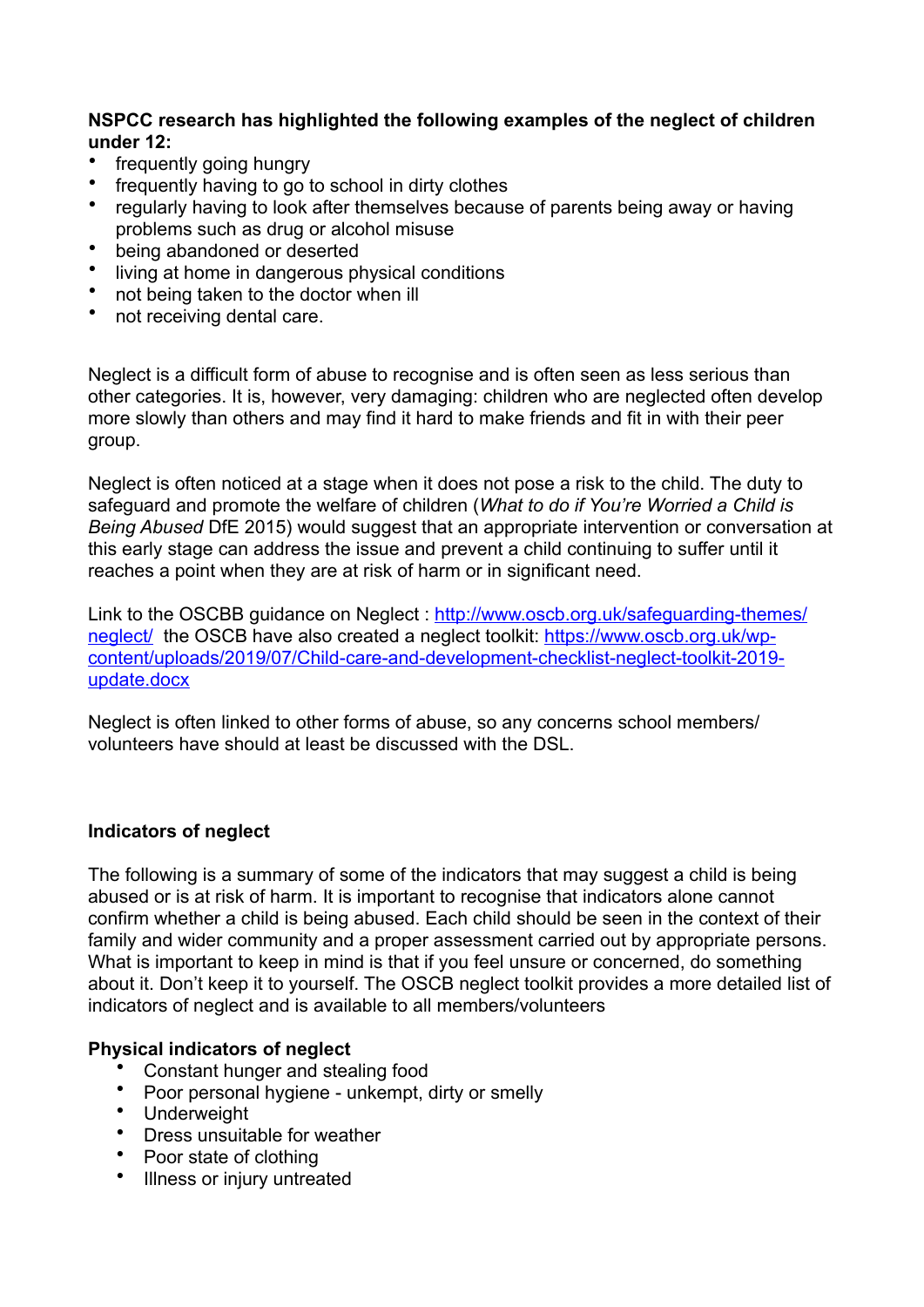## **Behavioural indicators of neglect**

- Constant tiredness
- Frequent absence from school or lateness
- Missing medical appointments
- Isolated among peers
- Frequently unsupervised
- Stealing or scavenging, especially food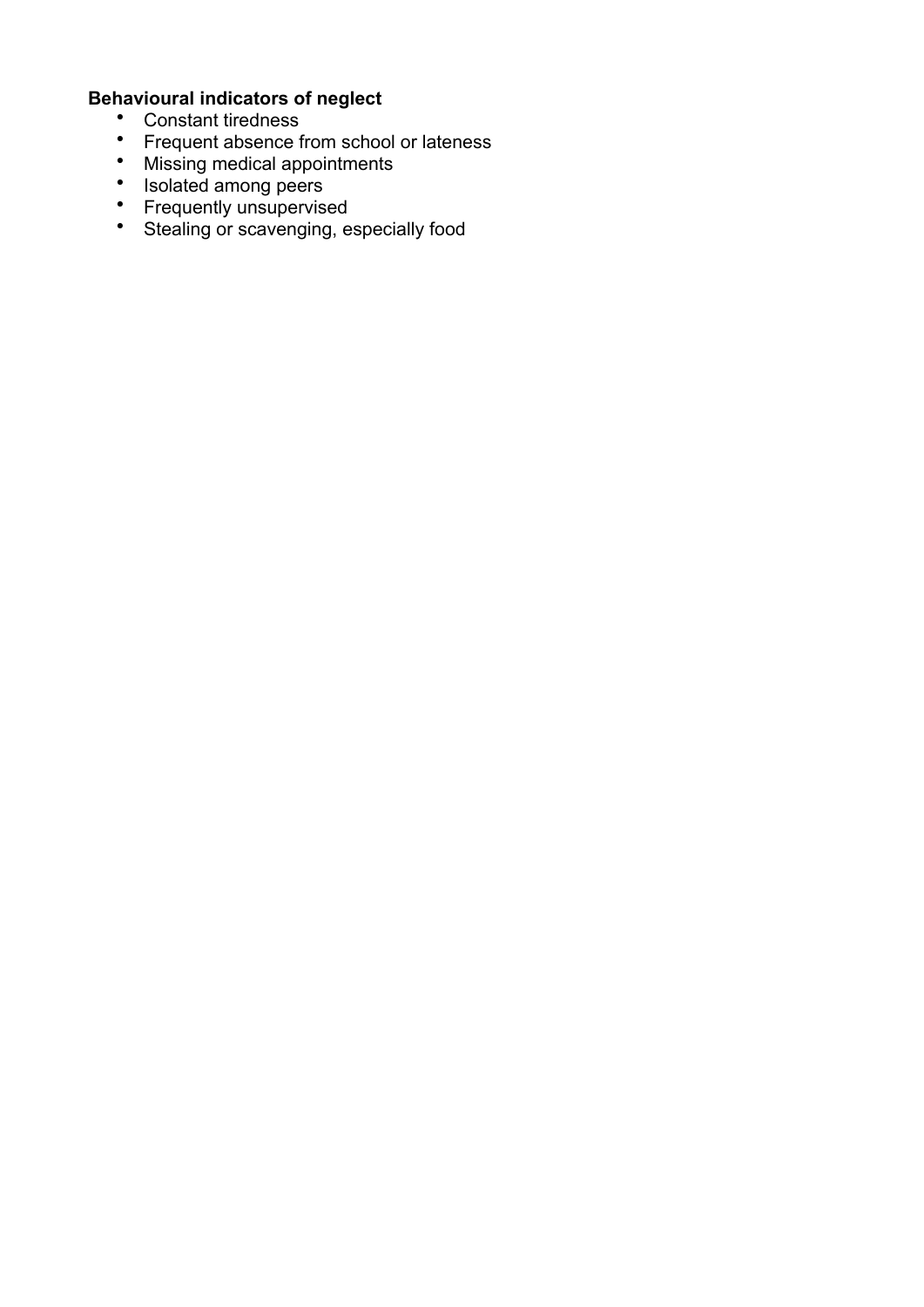#### **ANNEX 4**

#### **Peer on peer abuse**

**All members/volunteer** should be aware that children can abuse other children (often referred to

as peer on peer abuse). This is most likely to include, but may not be limited to:

- bullying (including cyberbullying);
- physical abuse such as hitting, kicking, shaking, biting, hair pulling, or otherwise
- causing physical harm;
- sexual violence, such as rape, assault by penetration and sexual assault<br>• sexual barassment, such as sexual comments, remarks, jokes and online
- sexual harassment, such as sexual comments, remarks, jokes and online sexual harassment, which may be stand-alone or part of a broader pattern of abuse;
- upskirting, which typically involves taking a picture under a person's clothing without them knowing, with the intention of viewing their genitals or buttocks to obtain sexual gratification, or cause the victim humiliation, distress or alarm;
- sexting (also known as youth produced sexual imagery); and
- initiation/hazing type violence and rituals.

**All members/volunteers** should be clear as to the group's policy and procedures with regards to peer on peer abuse. Our group uses the OCC Peer on Peer guidance.

#### **Sexual violence and sexual harassment between children**

Our group follows the DFE policy on sexual violence and sexual harassment between [children in schools and colleges. https://www.gov.uk/government/publications/sexual](https://www.gov.uk/government/publications/sexual-violence-and-sexual-harassment-between-children-in-schools-and-colleges)[violence-and-sexual-harassment-between-children-in-schools-and-colleges](https://www.gov.uk/government/publications/sexual-violence-and-sexual-harassment-between-children-in-schools-and-colleges) 

Sexual violence and sexual harassment can occur between two children of any age and sex. It can also occur through a group of children sexually assaulting or sexually harassing a single child or group of children.

Children who are victims of sexual violence and sexual harassment will likely find the experience stressful and distressing. This will, in all likelihood, adversely affect their educational attainment as well as their emotional well-being. Sexual violence and sexual harassment exist on a continuum and may overlap; they can occur online and offline (both physically and verbally) and are never acceptable. It is important that all victims are taken seriously and offered appropriate support.

Reports of sexual violence and sexual harassment are extremely complex to manage. It is essential that victims are protected, offered appropriate support and every effort is made to ensure their education is not disrupted. It is also important that other children, adult students and school and college members/volunteers are supported and protected as appropriate.

Our group uses the Brooks sexual behaviours traffic light tool.

"The tool uses a traffic light system to categorise the sexual behaviours of young people and is designed to help professionals:

• Make decisions about safeguarding children and young people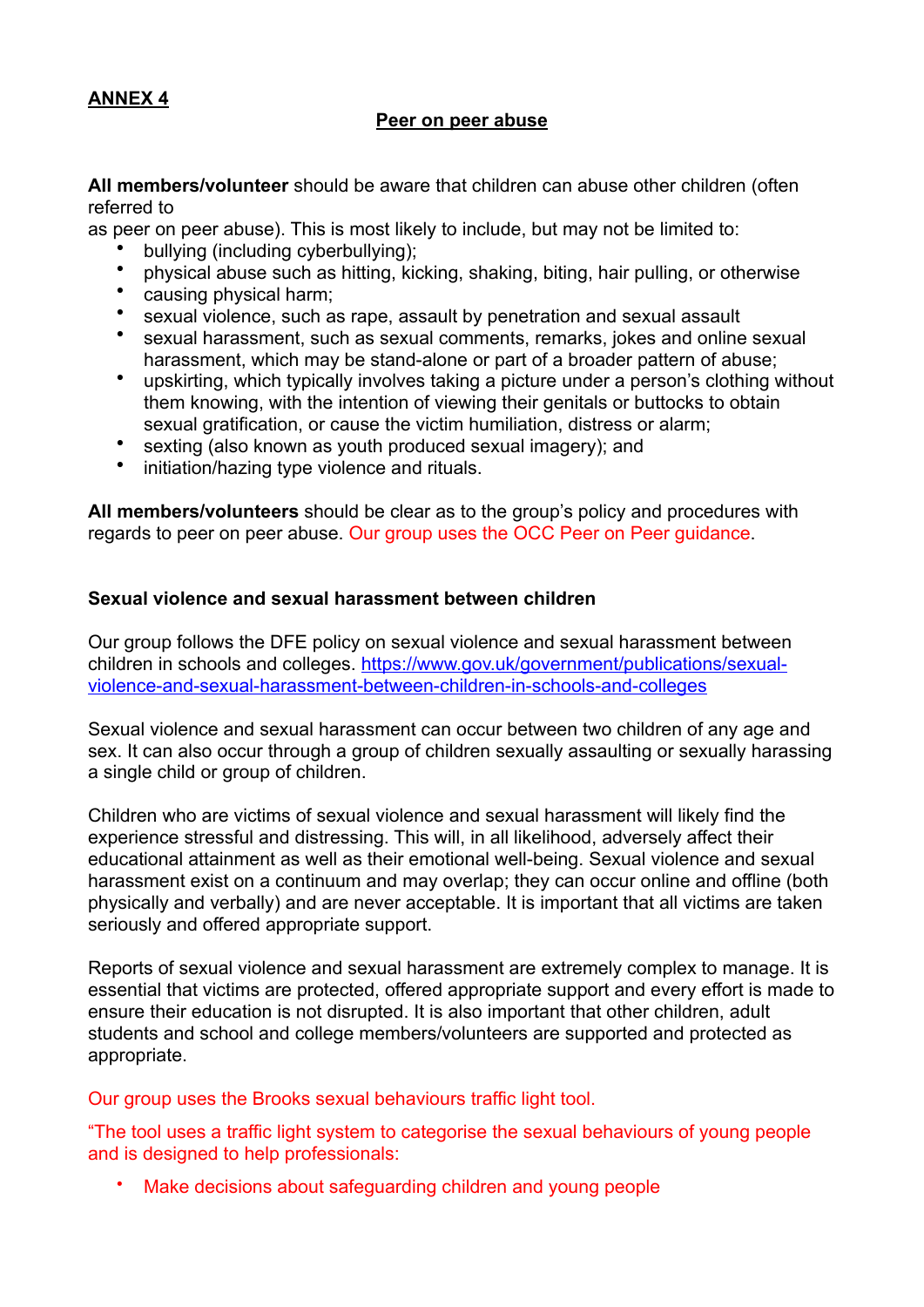- Assess and respond appropriately to sexual behaviour in children and young people
- Understand healthy sexual development and distinguish it from harmful behaviour" [https://www.brook.org.uk/our-work/category/sexual-behaviours-traffic-light-tool?](https://www.brook.org.uk/our-work/category/sexual-behaviours-traffic-light-tool?gclid=EAIaIQobChMIkILdmLGy5AIVDLTtCh10vwo5EAAYASAAEgImM_D_BwE) gclid=EAIaIQobChMIkILdmLGy5AIVDLTtCh10vwo5EAAYASAAEgImM\_D\_BwE

#### **ANNEX 5**

## **Online Safety**

**If schools choose to integrate online safety within the child protection policy (and not have a separate policy) then Governing bodies and proprietors will need to ensure that there is sufficient depth of information provided within this section.** 

• It is recognised by Abolicao Oxford Kids' Capoeira Group that the use of technology presents challenges and risks to children and adults both inside and outside of the group's context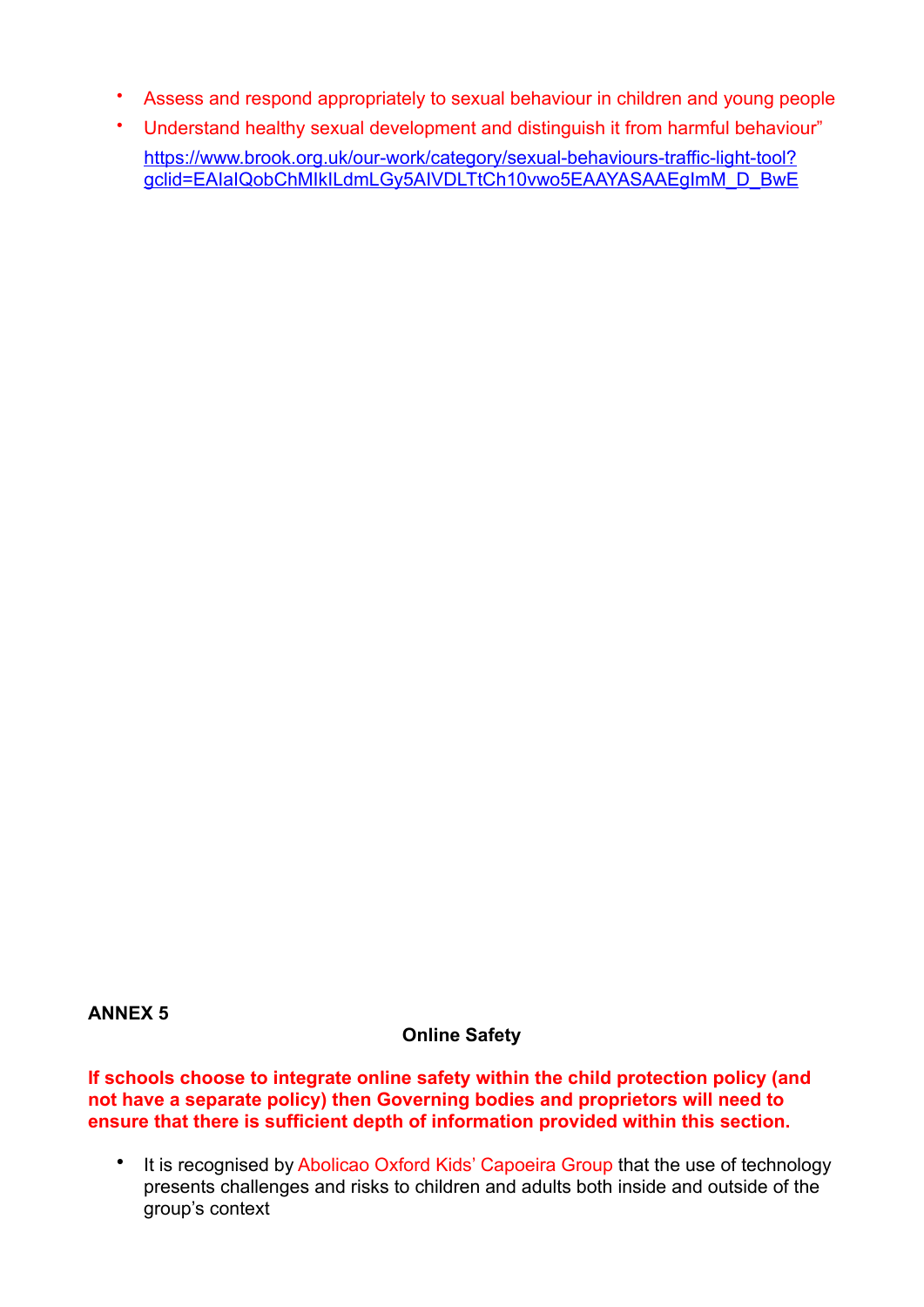- The DSL has overall responsibility for online safeguarding within the school.
- Abolicao Oxford Kids' Capoeira Group identifies that the issues can be broadly categorised into three areas of risk:
	- o **content:** being exposed to illegal, inappropriate or harmful material
	- o **contact:** being subjected to harmful online interaction with other users
	- o **conduct:** personal online behaviour that increases the likelihood of, or causes, harm.
- The DSL and members have read annex C regarding Online Safety within 'Keeping Children Safe in Education' 2019.
- *Abolicao Oxford Kids' Capoeira Group* recognises the specific risks that can be posed by mobile phones and cameras and in accordance with KCSIE 2019 and EYFS 2019 (**remove reference for schools without EYFS provision**) has appropriate policies in place that are shared and understood by all members of the school community. Further information about specific approaches relating to this can be found in the schools **Online Safety Policy**, **Acceptable Use Policy and Image Use Policy** which can be found *in the members/volunteers room/ office/ members/volunteers intranet/ website etc. If the school does not have separate policies relating to the use of mobile phones and devices then this information should be detailed within the Child Protection Policy.*
- [Name of School] will ensure that appropriate filtering and monitoring systems are in place when pupils and members/volunteers access school systems and internet provision.
- IName of Schooll acknowledges that whilst filtering and monitoring is an important part of schools online safety responsibilities, it is only one part of our approach to online safety. Pupils and adults may have access to systems external to the school control such as mobile phones and other internet enabled devices and technology and where concerns are identified appropriate action will be taken.

[Name of School] will ensure a comprehensive whole school curriculum response is in place to enable all pupils to learn about and manage online risks effectively and will support parents and the wider school community (including all members of members/ volunteers) to become aware and alert to the need to keep children safe online.

## **ANNEX 6**

## **Safeguarding issues**

**All** members/volunteers should have an awareness of safeguarding issues which can put children at risk of harm. Behaviours linked to issues such as drug taking, alcohol abuse, deliberately missing education and sexting (also known as youth produced sexual imagery) can put children in danger.

#### **Serious violence**

All members/volunteers should be aware of indicators, which may signal that children are at risk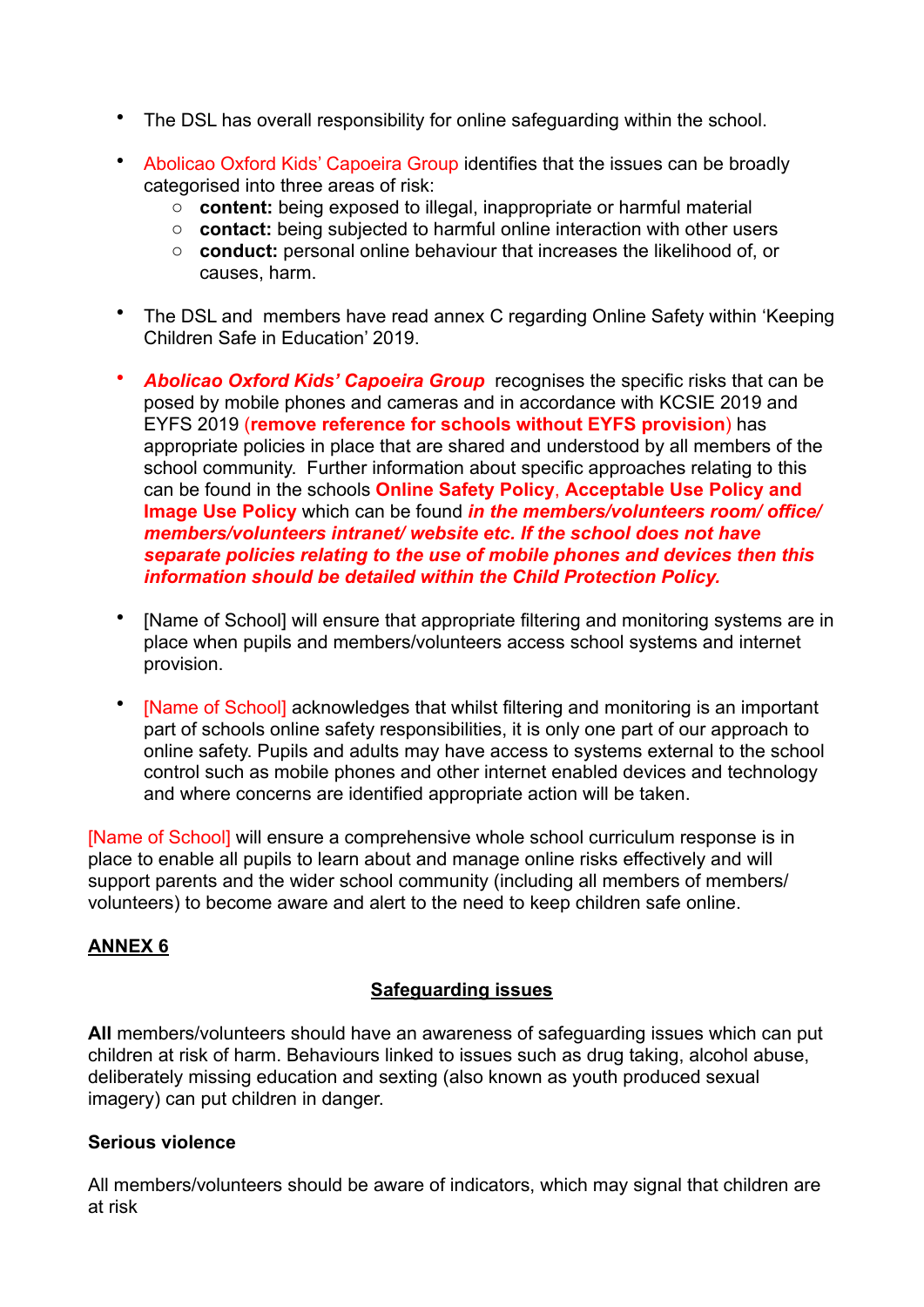from, or are involved with serious violent crime. These may include increased absence from school, a change in friendships or relationships with older individuals or groups, a significant decline in performance, signs of self-harm or a significant change in wellbeing, or signs of assault or unexplained injuries. Unexplained gifts or new possessions could also indicate that children have been approached by, or are involved with, individuals associated with criminal networks or gangs.

All members/volunteers should be aware of the associated risks and understand the measures

in place to manage these. Advice for schools and colleges is provided in the Home [Office's Preventing youth violence and gang involvement https://www.gov.uk/government/](https://www.gov.uk/government/publications/advice-to-schools-and-colleges-on-gangs-and-youth-violence) [publications/advice-to-schools-and-colleges-on-gangs-and-youth-violence](https://www.gov.uk/government/publications/advice-to-schools-and-colleges-on-gangs-and-youth-violence) and its Criminal [exploitation of children and vulnerable adults: county lines](https://www.gov.uk/government/publications/criminal-exploitation-of-children-and-vulnerable-adults-county-lines) quidance [https://www.gov.uk/](https://www.gov.uk/government/publications/criminal-exploitation-of-children-and-vulnerable-adults-county-lines) [government/publications/criminal-exploitation-of-children-and-vulnerable-adults-county](https://www.gov.uk/government/publications/criminal-exploitation-of-children-and-vulnerable-adults-county-lines)[lines](https://www.gov.uk/government/publications/criminal-exploitation-of-children-and-vulnerable-adults-county-lines)

## **Upskirting**

'Upskirting' typically involves taking a picture under a person's clothing without them knowing, with the intention of viewing their genitals or buttocks to obtain sexual gratification, or cause the victim humiliation, distress or alarm. It is now a criminal offence.

## **So-called 'honour-based' violence (including Female Genital Mutilation and Forced Marriage)**

So-called 'honour-based' violence (HBV) encompasses incidents or crimes which have been committed to protect or defend the honour of the family and/or the community, including female genital mutilation (FGM), forced marriage, and practices such as breast ironing. Abuse committed in the context of preserving "honour" often involves a wider network of family or community pressure and can include multiple perpetrators. It is important to be aware of this dynamic and additional risk factors when deciding what form of safeguarding action to take. All forms of HBV are abuse (regardless of the motivation) and should be handled and escalated as such. Professionals in all agencies, and individuals and groups in relevant communities, need to be alert to the possibility of a child being at risk of HBV, or already having suffered HBV.

## **Female Genital Mutilation**

FGM comprises all procedures involving partial or total removal of the external female genitalia or other injury to the female genital organs. It is illegal in the UK and is a form of child abuse with long-lasting harmful consequences.

Whilst **all** members/volunteers should speak to the designated safeguarding lead (or deputy) with

regard to any concerns about female genital mutilation (FGM), there is a specific **legal duty on teachers**. If a teacher, in the course of their work in the profession, discovers that an act of FGM appears to have been carried out on a girl under the age of 18, the teacher **must** report this to the police.

## **Contextual safeguarding**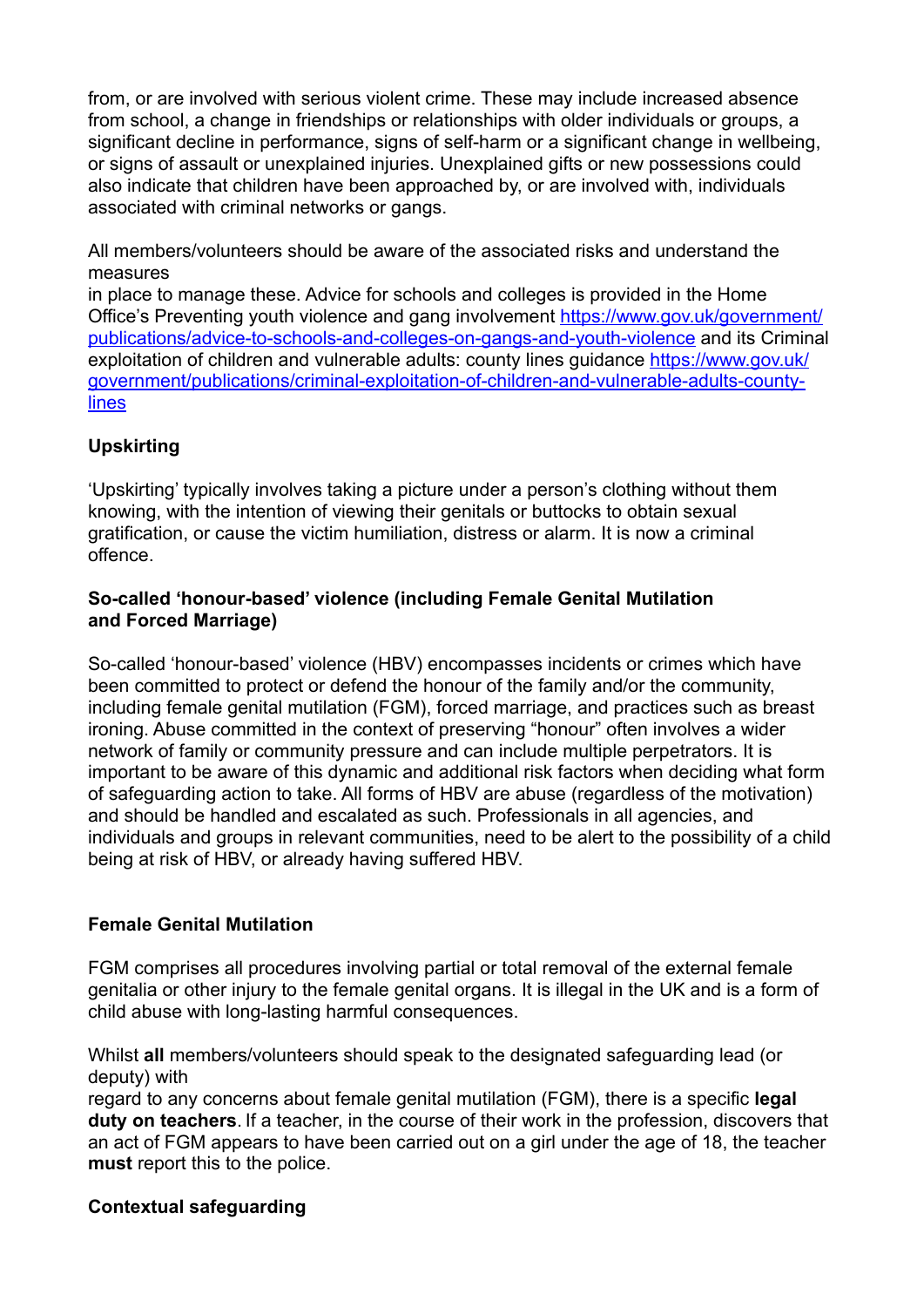Safeguarding incidents and/or behaviours can be associated with factors outside the school or college and/or can occur between children outside the school or college. **All**  members/volunteers, but especially the designated safeguarding lead (and deputies) should be considering the context within which such incidents and/or behaviours occur. This is known as contextual safeguarding, which simply means assessments of children should consider whether wider environmental factors are present in a child's life that are a threat to their safety and/or welfare. Children's social care assessments should consider such factors so it is important that schools and colleges provide as much information as possible as part of the referral process. This will allow any assessment to consider all the available evidence and the full context of any abuse. Additional information regarding contextual safeguarding is available here: [https://contextualsafeguarding.org.uk/about/](https://contextualsafeguarding.org.uk/about/what-is-contextual-safeguarding) [what-is-contextual-safeguarding](https://contextualsafeguarding.org.uk/about/what-is-contextual-safeguarding) 

Link to OSCB guidance on contextual safeguarding [https://www.oscb.org.uk/safeguarding](https://www.oscb.org.uk/safeguarding-themes/contextual-safeguarding/)[themes/contextual-safeguarding/](https://www.oscb.org.uk/safeguarding-themes/contextual-safeguarding/) 

## **Child sexual exploitation**

Child sexual exploitation is a form of child sexual abuse. It occurs where an individual or group takes advantage of an imbalance of power to coerce, manipulate or deceive a child or young person under the age of 18 into sexual activity (a) in exchange for something the victim needs or wants, and/or (b) for the financial advantage or increased status of the perpetrator or facilitator. The victim may have been sexually exploited even if the sexual activity appears consensual. Child sexual exploitation does not always involve physical contact, it can also occur through the use of technology. Like all forms of child sex abuse, child sexual exploitation:

- can affect any child or young person (male or female) under the age of 18 years, including 16- and 17-year olds who can legally consent to have sex;
- can still be abuse even if the sexual activity appears consensual;
- can include both contact (penetrative and non-penetrative acts) and noncontact sexual activity;
- can take place in person or via technology, or a combination of both;
- can involve force and/or enticement-based methods of compliance and may, or may not, be accompanied by violence or threats of violence;
- may occur without the child or young person's immediate knowledge (e.g.
- through others copying videos or images they have created and posted on social media);
- can be perpetrated by individuals or groups, males or females, and children or adults. The abuse can be a one-off occurrence or a series of incidents over time, and range from opportunistic to complex organised abuse; and
- is typified by some form of power imbalance in favour of those perpetrating the abuse. Whilst age may be the most obvious, this power imbalance can also be due to a range of other factors including gender, sexual identity, cognitive ability, physical strength, status, and access to economic or other resources.

Link to OSCB quidance on CSE https://www.oscb.org.uk/safeguarding-themes/ [child-exploitation-modern-slavery/](https://www.oscb.org.uk/safeguarding-themes/child-exploitation-modern-slavery/) and the CSE screening tool [https://](https://www.oscb.org.uk/wp-content/uploads/2019/07/Child-Exploitation-Screening-Tool.pdf) [www.oscb.org.uk/wp-content/uploads/2019/07/Child-Exploitation-Screening-Tool.pdf](https://www.oscb.org.uk/wp-content/uploads/2019/07/Child-Exploitation-Screening-Tool.pdf)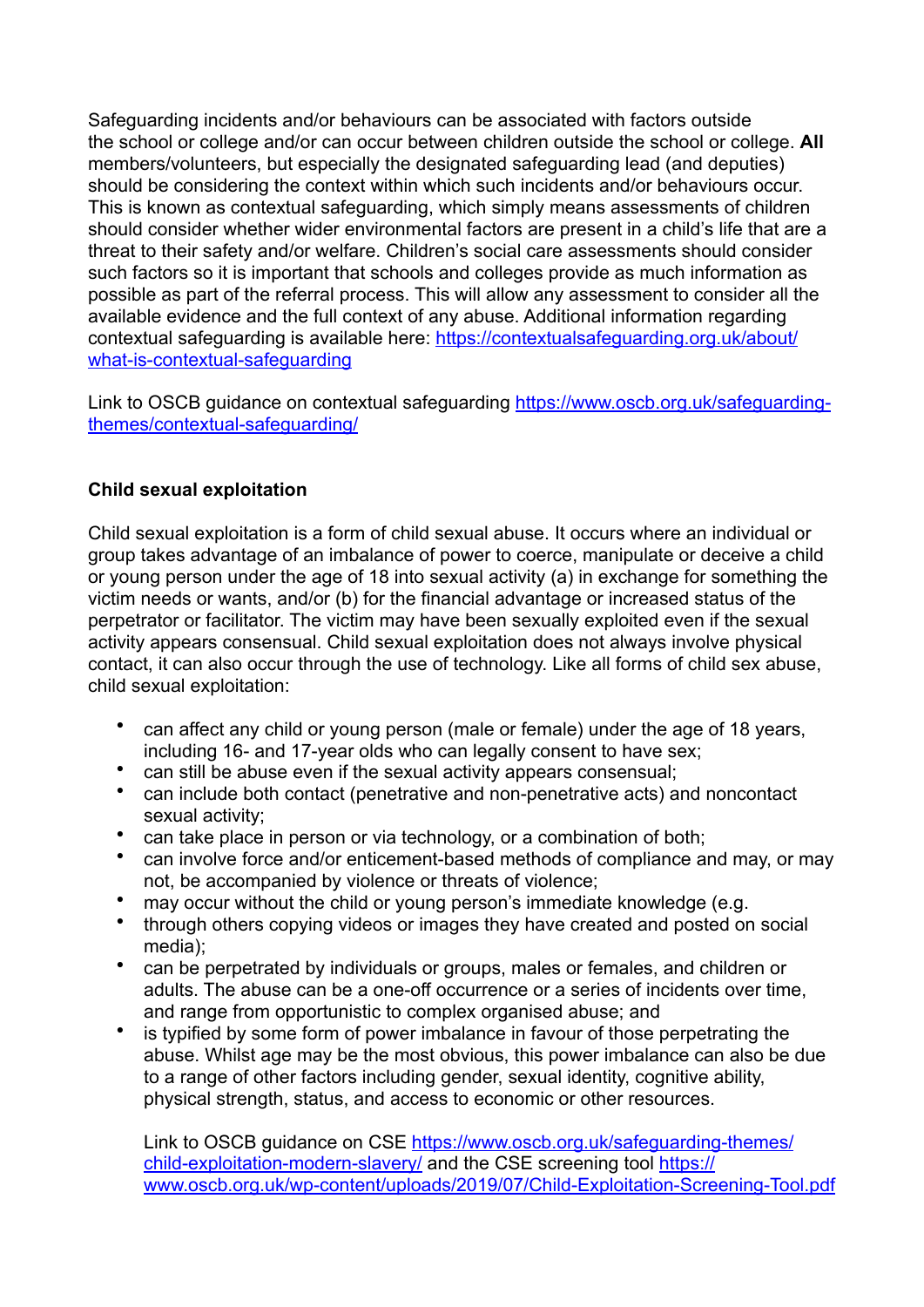## **Child criminal exploitation: county lines**

Criminal exploitation of children is a geographically widespread form of harm that is a typical feature of county lines criminal activity, drug networks or gangs to groom and exploit children and young people to carry drugs and money from urban areas to suburban and rural areas, market and seaside towns. Key to identifying potential involvement in county lines are missing episodes, when the victim may have been trafficked for the purpose of transporting drugs and a referral to the National Referral Mechanism should be considered.

Like other forms of abuse and exploitation, county lines exploitation:

- can affect any vulnerable adult over the age of 18 years;
- can still be exploitation even if the activity appears consensual;
- can involve force and/or enticement-based methods of compliance and is often accompanied by violence or threats of violence;
- can be perpetrated by individuals or groups, males or females, and young
- people or adults; and
- is typified by some form of power imbalance in favour of those perpetrating the exploitation. Whilst age may be the most obvious, this power imbalance can also be due to a range of other factors including gender, cognitive ability, physical strength, status, and access to economic or other resources.

Link to OSCB guidance on child criminal exploitation [https://www.oscb.org.uk/](https://www.oscb.org.uk/safeguarding-themes/child-exploitation-modern-slavery/child-drug-exploitation-county-lines/) [safeguarding-themes/child-exploitation-modern-slavery/child-drug-exploitation-county](https://www.oscb.org.uk/safeguarding-themes/child-exploitation-modern-slavery/child-drug-exploitation-county-lines/)[lines/](https://www.oscb.org.uk/safeguarding-themes/child-exploitation-modern-slavery/child-drug-exploitation-county-lines/) 

## **Further information around safeguarding issues can be found in KCSIE 2019 ANNEX A and on the OSCB website.**

## **ANNEX 7**

## **Members/volunteers Induction, Awareness and Training**

- All members/volunteers have been provided with a copy of Part One of "*Keeping Children Safe in Education"* (2019) which covers safeguarding information for all members/volunteers. Group leaders will read the entire document. Group leaders and all members/volunteers who work directly with children will access Annex A within Keeping Children Safe in Education 2019. Members /volunteers have signed to confirm that they have read and understood Part One and Annex A. *(kept in the Abolicao Oxford Kid's Capoeira files/folder).*
- The DSL will ensure that all new members/volunteers (including temporary members/volunteers) are aware of the group's safeguarding processes.
- All members/volunteers (including temporary members/volunteers) will receive training to ensure they are aware of a range of safeguarding issues.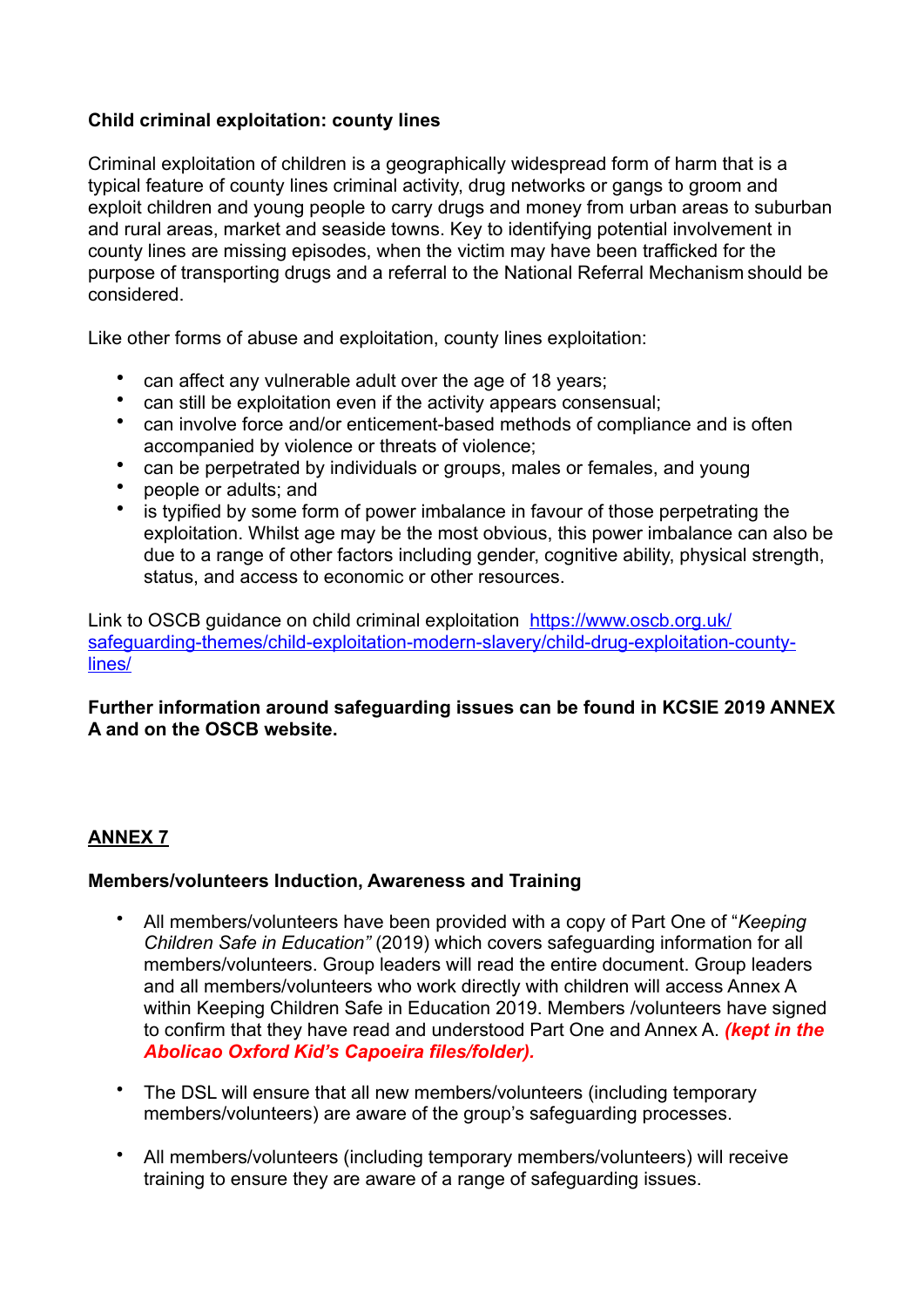- All members /volunteers (including temporary members/volunteers) will receive regular safeguarding and child protection updates, at least annually.
- All members/volunteers (including temporary members/volunteers) will be made aware of the group's expectations regarding safe and professional practice via the members/volunteers behaviour policy (or code of conduct) and Acceptable Use Policy.
- The DSL will keep records detailing safeguarding training undertaken by all members/volunteers and will maintain up to date register of who has been trained.

## **ANNEX 8**

## **Contacts/links**

| <b>MASH</b>                                  | 0345 050 7666   | http://www.oscb.org.uk/concerned-about-a-<br>child/ |
|----------------------------------------------|-----------------|-----------------------------------------------------|
| Out Of Ours<br><b>Emergency Duty</b><br>Team | 0800 833 408    |                                                     |
| <b>LCSS North</b>                            | 0345 2412703    | LCSS.North@oxfordshire.gov.uk                       |
| <b>LCSS Central</b>                          | 0345 2412705    | LCSS.Central@oxfordshire.gov.uk                     |
| <b>LCSS South</b>                            | 0345 2412608    | LCSS.South@oxfordshire.gov.uk                       |
| Designated<br>Officer (LADO)                 | 01865810603     | Lado.safeguardingchildren@oxfordshire.gov.uk        |
| Kingfisher Team<br>(CSE)                     | 01865<br>309196 |                                                     |
| Police:<br>Emergency<br>Non-emergency        | 999<br>101      |                                                     |